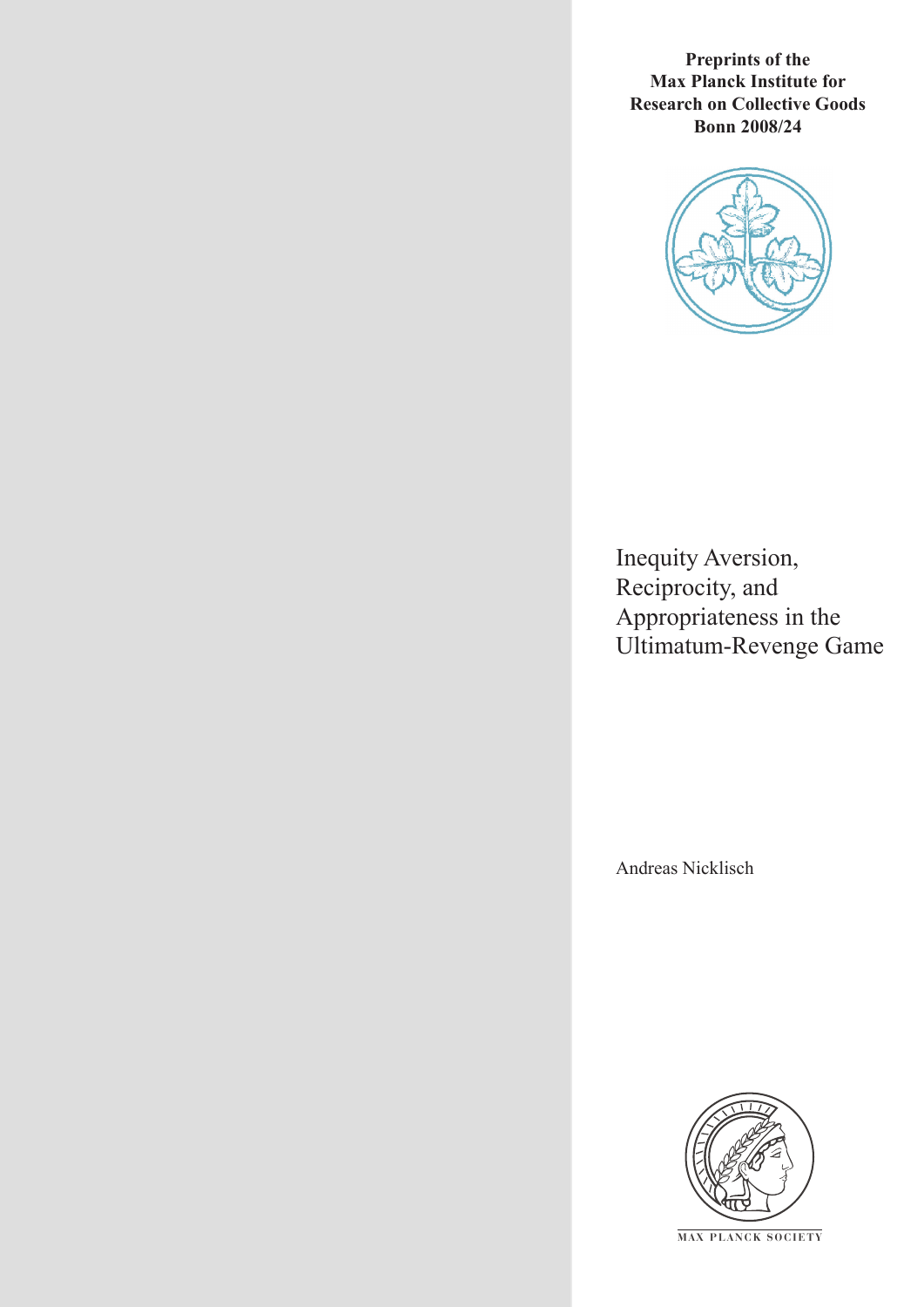

# **Inequity Aversion, Reciprocity, and Appropriateness in the Ultimatum-Revenge Game**

Andreas Nicklisch

June 2008

Max Planck Institute for Research on Collective Goods, Kurt-Schumacher-Str. 10, D-53113 Bonn http://www.coll.mpg.de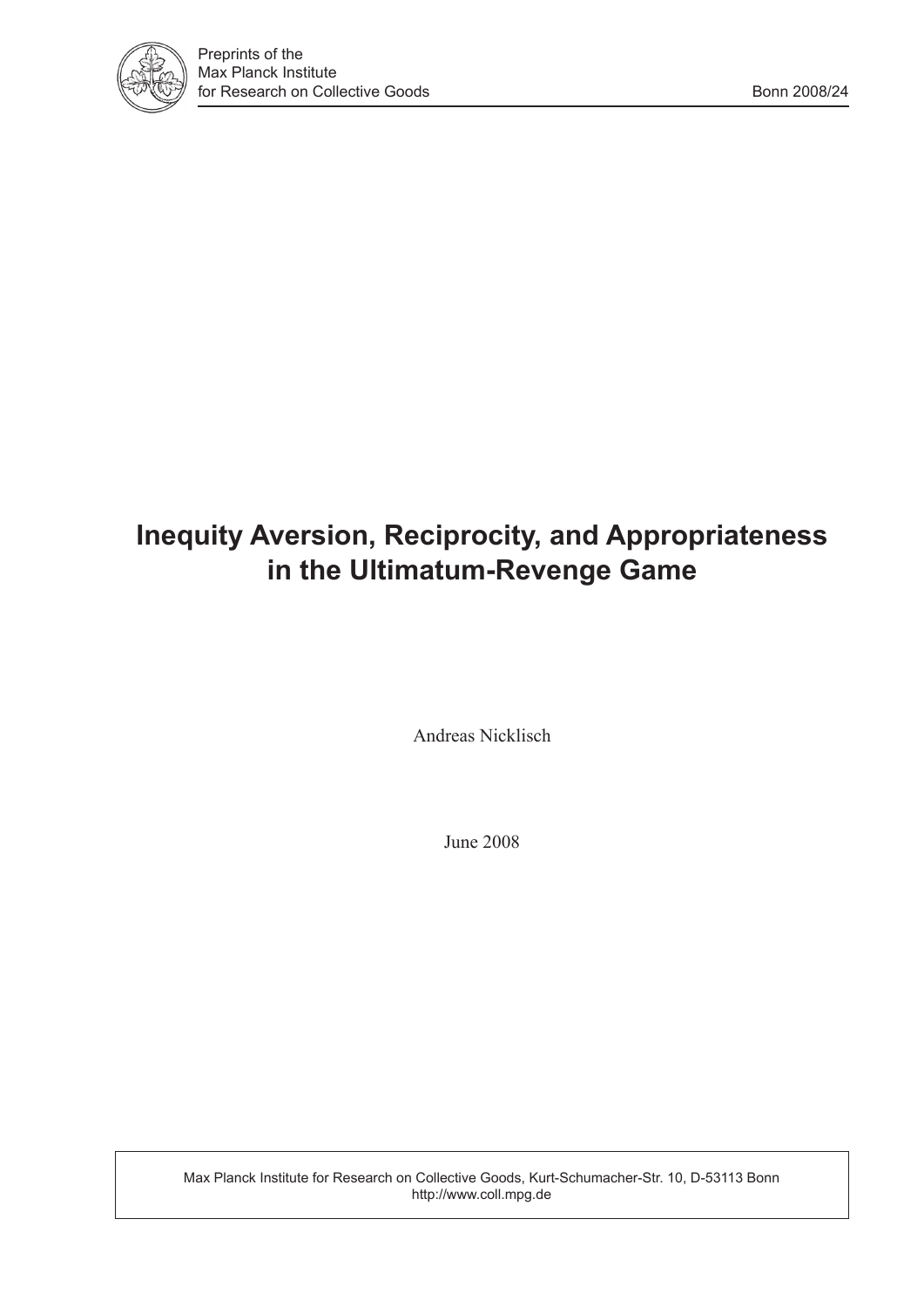# Inequity Aversion, Reciprocity, and Appropriateness in the Ultimatum-Revenge Game

ANDREAS NICKLISCH‡

Max Planck Institute for Research on Collective Goods, Kurt-Schumacher-Strasse 10, 53113 Bonn, Germany; phone +49 228 9141679; fax +49 228 9141655; email: nicklisch(at)coll.mpg.de

June 12, 2008

#### Abstract

This article reports the results of a simple bargaining experiment on the ultimatumrevenge game. The game enables to differentiate between fairness that is stimulated by intentional based motives, distributional motives, and fairness considerations that mix both motives. The laboratory experiments indicate considerable heterogeneity of motives. A majority of subjects seem to combine both motives. However, the composition of the mix is subject to a transition, which can be formalized by the principle of appropriateness. In contrast to contemporary reciprocity models, this approach suggests that mildly unkind treatments are responded mildly unkindly, while strong unkindness leads to harsh reactions.

Keywords: distributional preferences, fairness, intentional based preferences, social welfare, ultimatum bargaining JEL: D63, D64

<sup>‡</sup> The author would like to thank Christoph Engel, Bernd Irlenbusch, and Hans-Theo Normann for valuable comments and suggestions.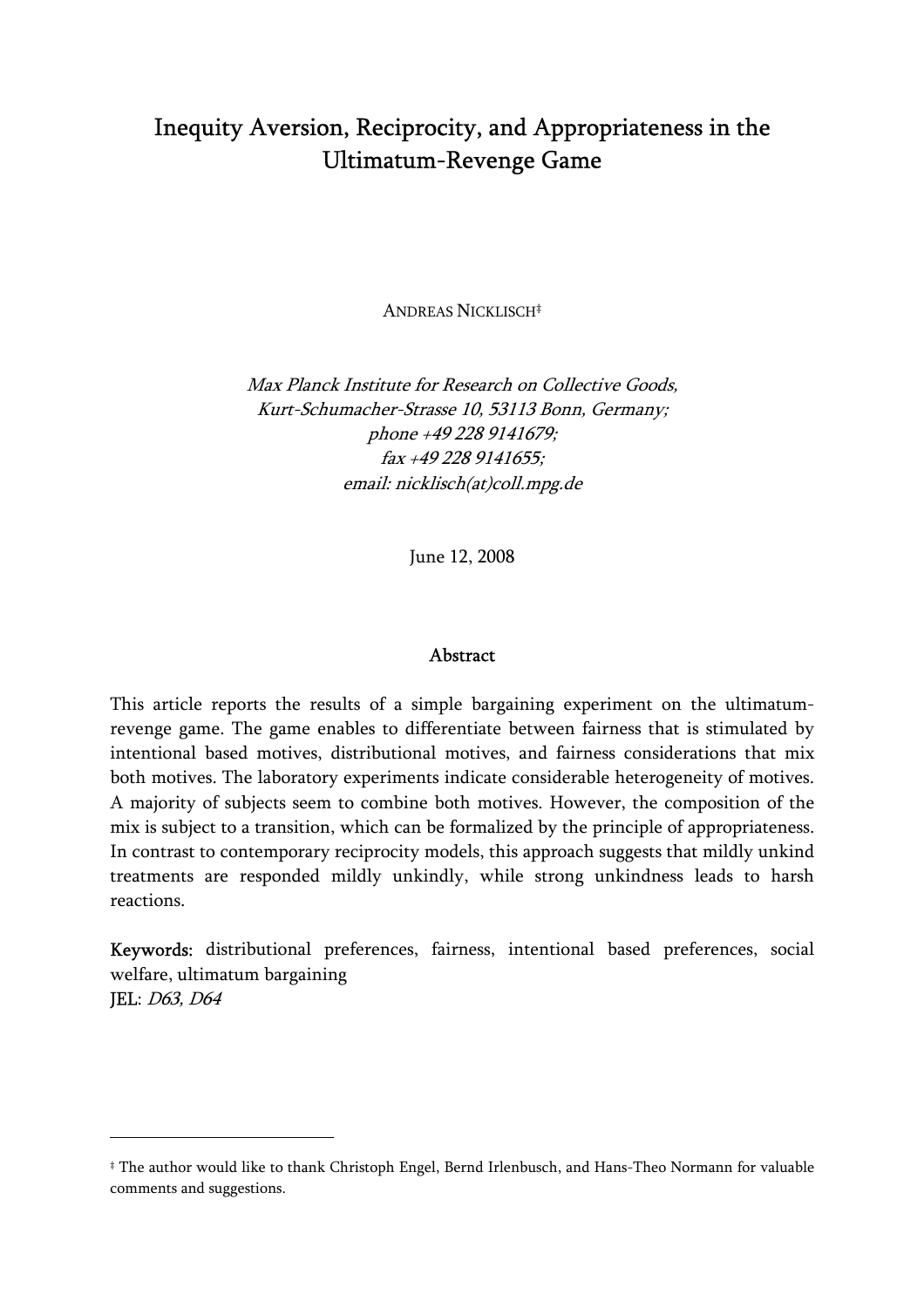#### 1. Introduction

 $\overline{a}$ 

In the last two decades, there has been substantial progress with respect to an economic theory of fairness. Considerable evidence indicates the importance of fairness for economic behavior. Subjects cooperate in social dilemma games, they contribute to voluntary public goods, and they are willing to sacrifice payoffs of their own in order to change those of others. It seems that people draw utility not only from their own payoffs, but also from the well-being of others (see, e.g., Fehr & Schmidt, 2006). Yet, there is an ongoing debate about the motives that trigger fairness (see, e.g., Bolton & Ockenfels, 2005). Among others, the contemporary literature indicates two major motives; first, distributional motives (e.g., Fehr & Schmidt, 1999, Bolton & Ockenfels, 2000) and, second, intention-based motives (e.g., Rabin, 1993, Dufwenberg & Kirchsteiger, 2004, Sobel, 2005, Falk & Fischbacher, 2006, Cox, Friedman & Gjerstad, 2007).<sup>1</sup>

This article reports experiments on a simple ultimatum bargaining game that allows me to differentiate players according to their types of fairness motives (i.e., distributional type players, intentional type players, and mixed type players). I will analyze whether players' choices indicate consistently one type of fairness motives across several distribution decisions. Notice that even models that nests distributional and intention-based preferences (e.g., Charness & Rabin, 2002) predict a consistent mix of both motives for players' choices. For those players whose choices violate consistency, one may ask

<sup>&</sup>lt;sup>1</sup> There is a similar approach to intention-based preferences, guilt aversion (Batigalli & Dufwenberg, 2007), relying on the idea that subjects dislike letting down the opponents' expectations concerning responses. As this model leads to qualitatively similar predictions, I will not explicitly discuss guilt aversion hereafter.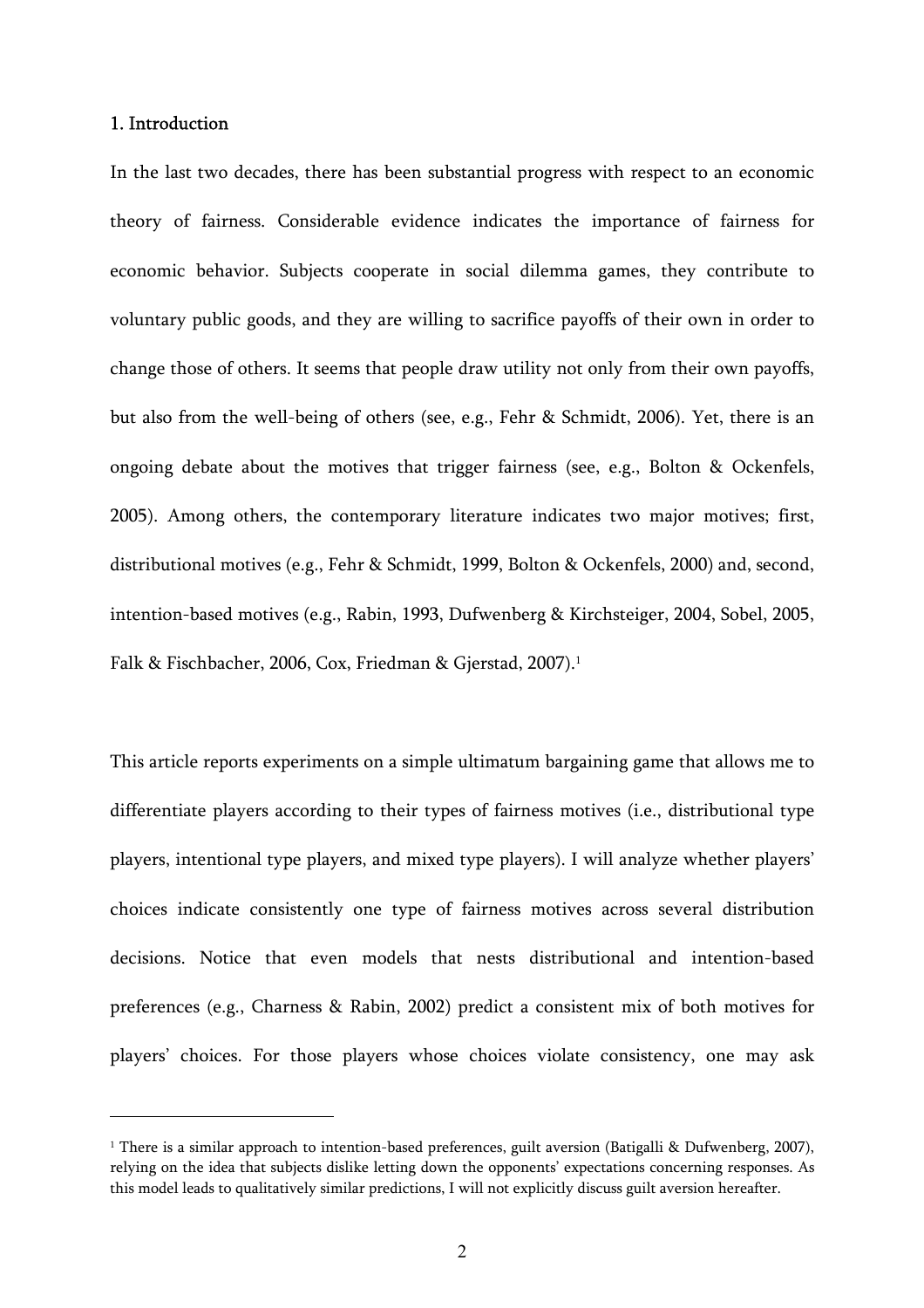whether there is a principle for the transition between motives for different tasks. I will offer such a simple principle formalizing the transition, the principle of appropriateness. This principle of appropriateness will identify tasks for which it is appropriate for the player to respond inequity averse (distributional motive) or reciprocal (intention-based motive), respectively. Individual differences in appropriateness will be captured by an individual taste parameter. I will show that for extreme values of the taste parameter, the principle of appropriateness nests the two predominant fairness motives. Purely inequityaverse players exhibit a zero-taste parameter and adhere to equality irrespectively of the distribution task, whereas purely reciprocal players hold a sufficiently large parameter so that they prefer a large inequality in payoffs. However, in contrast to intention-based and distributional preference models, subjects do not *per se* prefer extreme or equal payoff distributions.

I will denote the game that allows us to distinguish between fairness motives as the ultimatum-revenge game. The ultimatum-revenge game partly corresponds to the standard two-person ultimatum game. One person, called the proposer, receives an endowment  $P$ . The proposer has to offer the second person, called the responder, a share  $x$ of P. If the responder accepts the offer, the proposer receives the payoff  $P - x$ , while the responder earns the offer x. However, the game differs substantially from the standard ultimatum game if the responder rejects the offer  $x$ . Rejecting the offer, the responder earns  $kx$  for a exogenously fixed factor  $0 \leq k < 1$ , but freely determines the payoff for the proposer, y, from an interval  $y \in [0, P–\kappa x]$  (the "revenge"). Assuming pure material self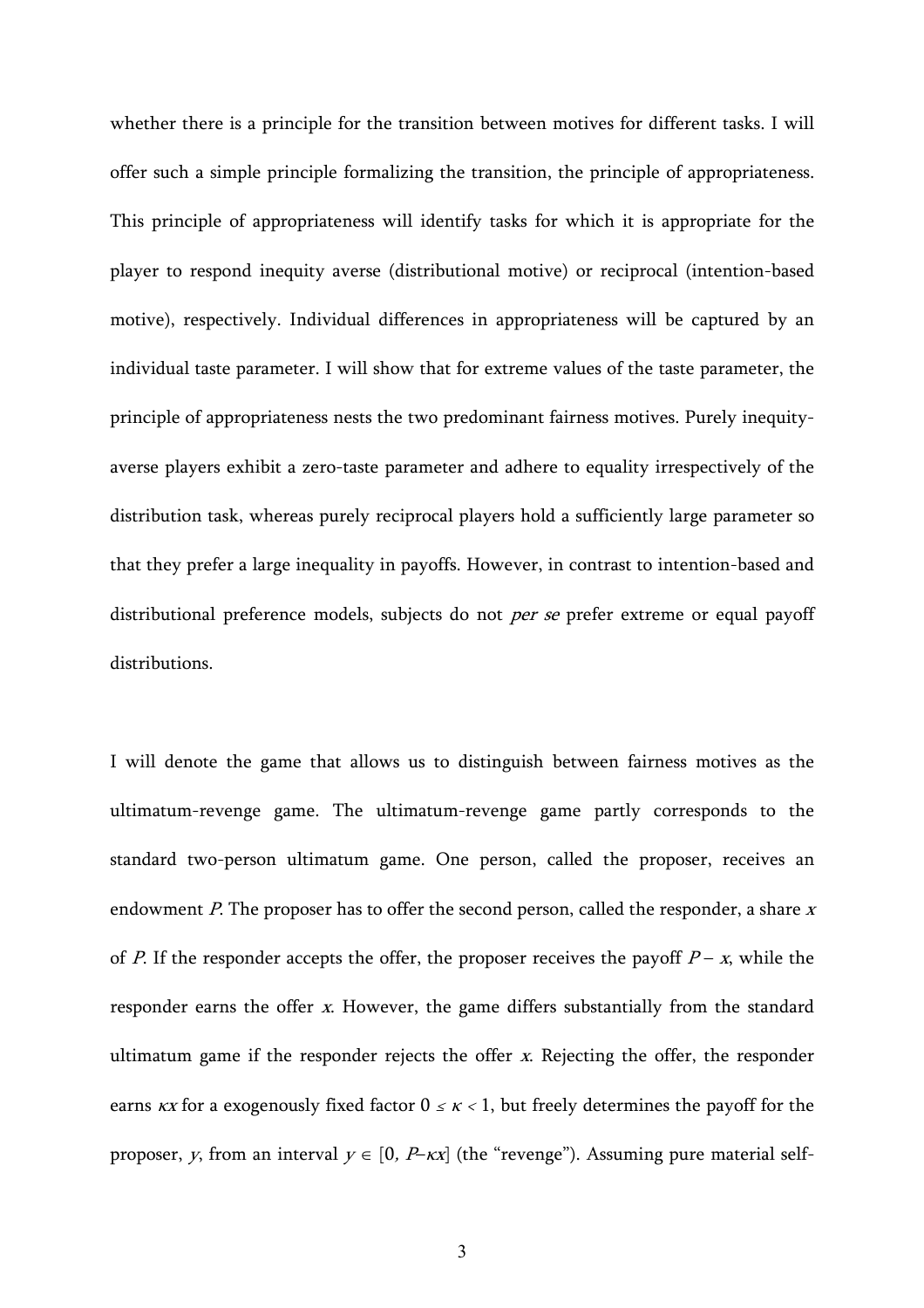interest, there are several subgame perfect equilibria of the ultimatum-revenge game, where the resulting payoffs for responder and proposer do not differ from that of the standard ultimatum game. The smallest positive  $x$  will be offered and never be rejected. If, however, responders reject offers, they reveal a taste for fairness. Rejecting offers, inequity averse responders choose equitable payoffs for the proposers (i.e.,  $y = kx$ ). Reciprocal responders will choose proposers' payoffs from the lower bound of the interval (i.e.,  $y = 0$ ) rejecting unkind offers. Responders who choose y between the two points (i.e.,  $y \in (0, \kappa x)$  indicate a mix of both motives. The crucial question is whether responders choose y consistently when rejecting several offers. That is, if responders reject more than once, do all their responses, for instance, indicate inequity aversion? Distributional, intention-based and mixed models suggest so. However, for a certain taste parameters, the principle of appropriateness predicts a variation in y. For rejections of very unequal offers, it is appropriate to choose  $y$  that indicates reciprocity, while for only mildly unequal, but still unacceptable offers, appropriateness suggests to choose  $y = kx$ .

There is a broad body of experimental literature on the relation between distributional preferences and intention-based preferences. For instance, the results of the miniultimatum game2 experiments by Falk, Fehr and Fischbacher (2003) demonstrate the importance of both motives for fairness. When the proposer has the option to offer an equal distribution of earnings and an unequal one favoring herself, the responder rejects

<sup>&</sup>lt;sup>2</sup> The mini-ultimatum game has two stages, where a constant sum is distributed between two persons. In the first stage, a proposer has to choose a particular distribution. In the second stage, the responder is asked to accept the payoff distribution. When she rejects it, both payoffs are zero.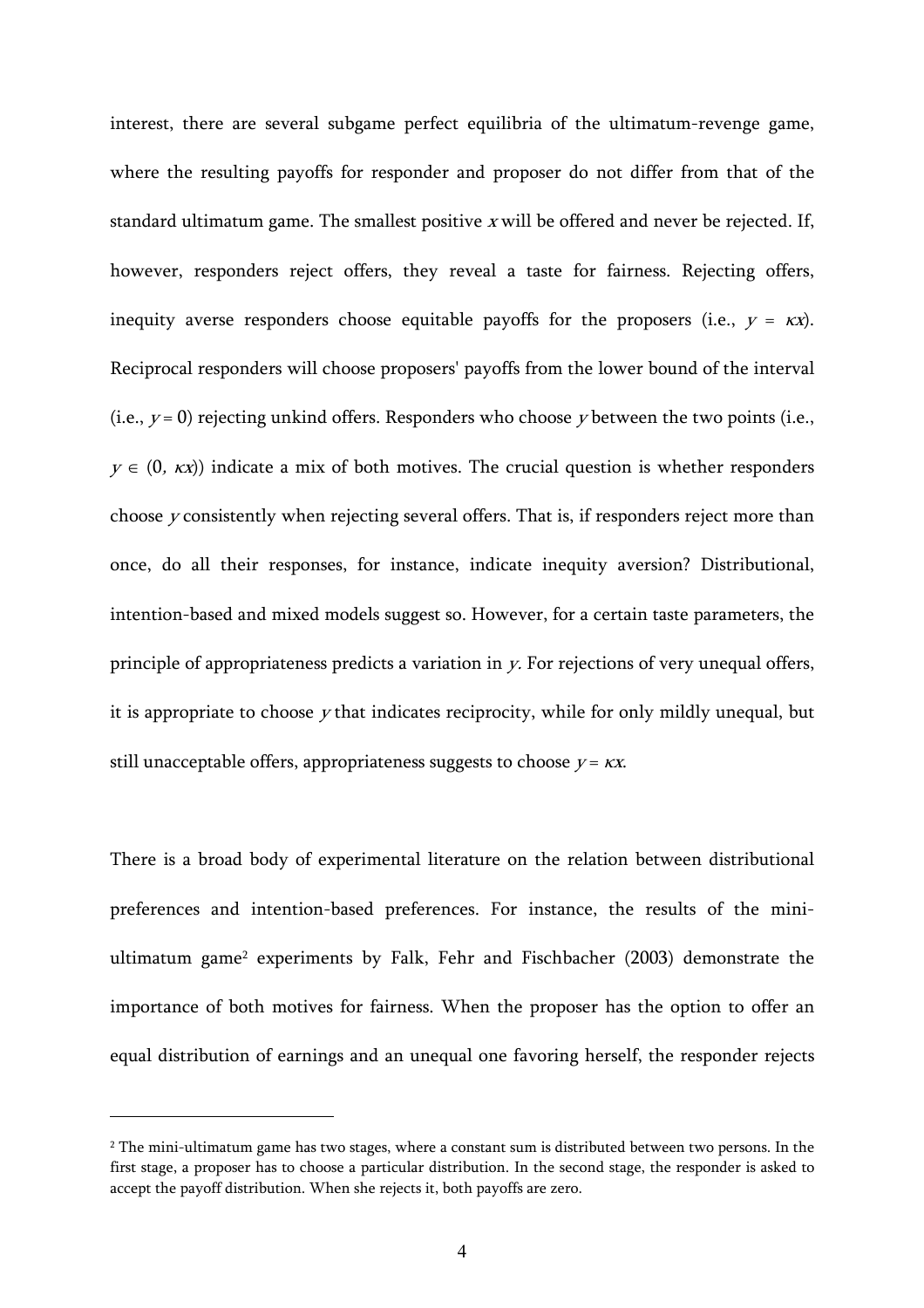significantly more often the latter one than when the proposer has to choose between the unequal and an even more unequal distribution of earnings (44.4% versus 8.9%). Of course, this result points to the importance of the intention-based motive. However, when the proposer has no option but to choose the unequal offer, still a substantial number of responders (18%) reject. As there is no intention for the proposer to favor herself, this observation suggests that inequity aversion triggers rejections. Other experiments (e.g., on the convex ultimatum game,<sup>3</sup> Andreoni, Castillo & Petrie, 2003, on the three-person ultimatum games,<sup>4</sup> Bereby-Meyer & Niederle, 2005, and on a three-person gift exchange game,5 Thöni & Gächter, 2007) have shown that fairness can hardly be explained by inequity aversion and reciprocity alone.

The experimental results for the ultimatum-revenge game support the previous findings that fairness subsumes several motives. The results stem from a sizable number of responders' rejections that indicate inequity aversion. On the other hand, a substantial number of responders behave reciprocally. However, for the majority of responders, responses indicate a mix of both motives. And the combination changes between mildly

<sup>&</sup>lt;sup>3</sup> The convex ultimatum game has the following structure: A proposer receives an endowment and has to offer the responder a share of the endowment. The responder either accepts the offer, keeping the offer for herself, while the proposer earns the endowment minus the offer, or she rejects the offer and determines the factor by which both payoffs are shrunk.

<sup>4</sup> The ultimatum game has the following structure: The proposer receives an endowment and has to offer the responder a share from the endowment. The responder either accepts the offer, keeping the offer for herself, while the proposer earns the endowment minus the offer, or the responder rejects the offer, which leads to a low-conflict payoff for herself and the proposer (standard ultimatum game) or for herself and a third party while the proposer receives nothing (three-person ultimatum game).

<sup>&</sup>lt;sup>5</sup> The three-person gift exchange game has the following structure: Two persons receive unconditional gifts from the third person. Then, the two persons have to make effort decisions that cause costs to them but yield a payoff to the third person.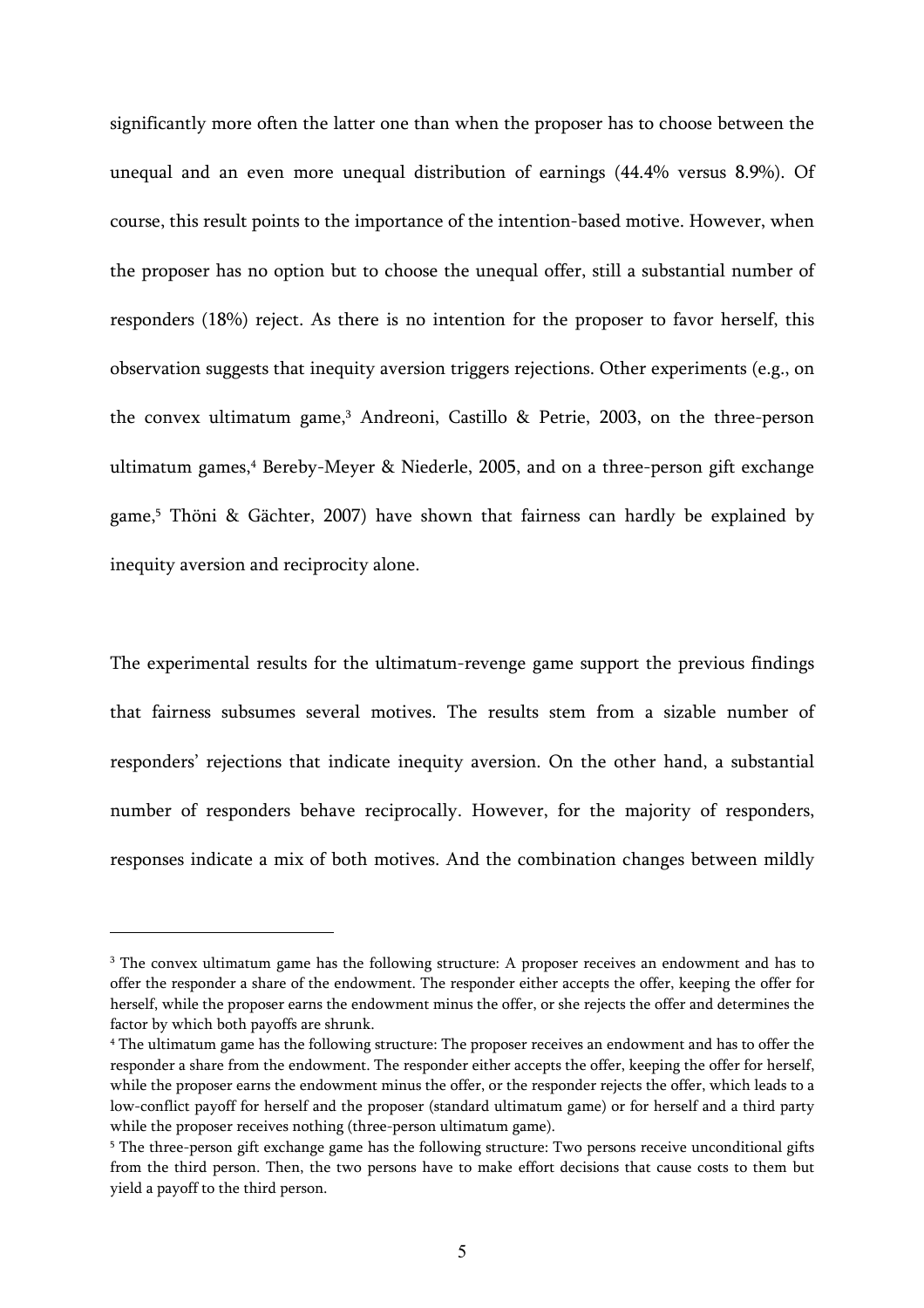unequal offers and strongly unequal offers. For the majority of the responders showing intermediate responses, I can estimate a non-positive taste parameter supporting the principle of appropriateness.

The remaining article is organized as follows: Section two introduces the ultimatumrevenge game. Section three will develop the principle of appropriateness and discusses behavioral expectations for the ultimatum-revenge game. Section four analyzes the experimental data with respect to these predictions. Finally, section five concludes the article.

# 2. The ultimatum-revenge game

The ultimatum-revenge game is a simple bargaining game with two players. A proposer is endowed with some monetary pie of size  $P$ . The proposer has to offer  $x$  out of  $P$  to the responder. If the responder accepts the offer, the proposer keeps the remaining  $P - x$ , while the responder earns x. If the responder rejects the offer, the responder earns  $\kappa x$ with a commonly known parameter  $\kappa \in [0,1)$ , while the responder can freely determine the earnings of the proposer (the "revenge"), denoted as y, from the interval  $y \in [0, P \kappa x$ ]. Therefore, the payoff functions for the proposer,  $\pi_{p}$ , and the responder,  $\pi_{r}$ , respectively, are

$$
\pi_{P} = \delta (P - x) + (1 - \delta) y
$$
  

$$
\pi_{F} = kx + \delta (1 - k) x,
$$
 (1)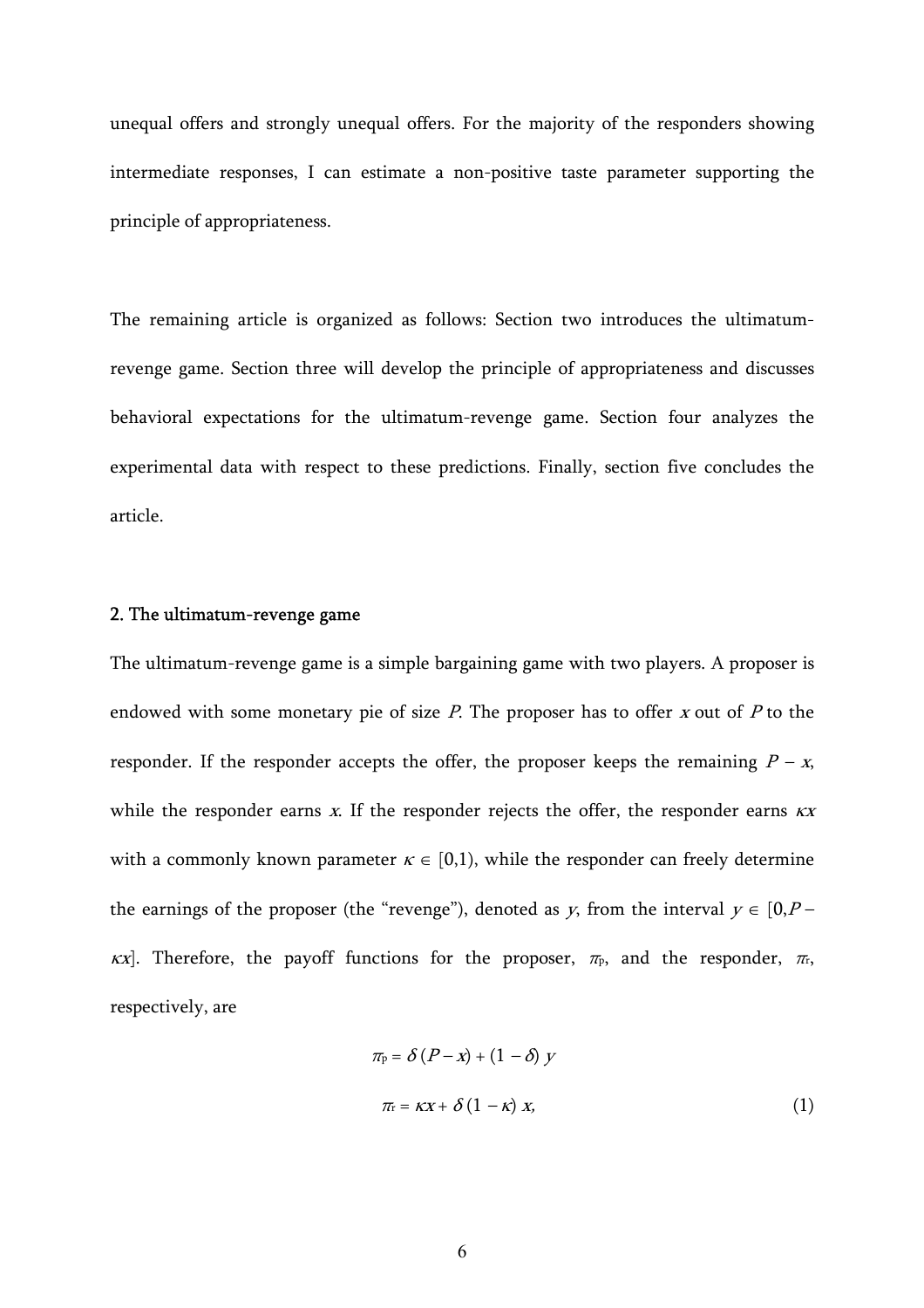where  $\delta = 1$  if the responder accepts the offer x, and  $\delta = 0$  otherwise. Figure 1 illustrates the game tree of the ultimatum-revenge game. If the responder rejects the offer, his payoff is denoted as the conflict payment. Obviously, assuming both players to have pure selfish preferences yields subgame perfect Nash-equilibria, which are identical with respect to <sup>x</sup> and  $\delta$  to the one in the standard ultimatum game. For any  $x > 0$ , it is not optimal to reject, while for  $x = 0$ , the responder is indifferent between accepting and rejecting the offer. Since for the first case, the corresponding conflict payoff is smaller than the offer, responders will accept any positive offer. Anticipating this, proposers choose the smallest possible offer x'leading to subgame perfect equilibria  $x = x'$ ,  $\delta = 1$ , and  $0 \le y \le P - \kappa x'^6$ 



Figure 1: Game tree of the ultimatum-revenge game

<sup>&</sup>lt;sup>6</sup> I assume that proposers prefer one of the x' equilibria (yielding a sure payoff of  $P - x'$ ) over one of the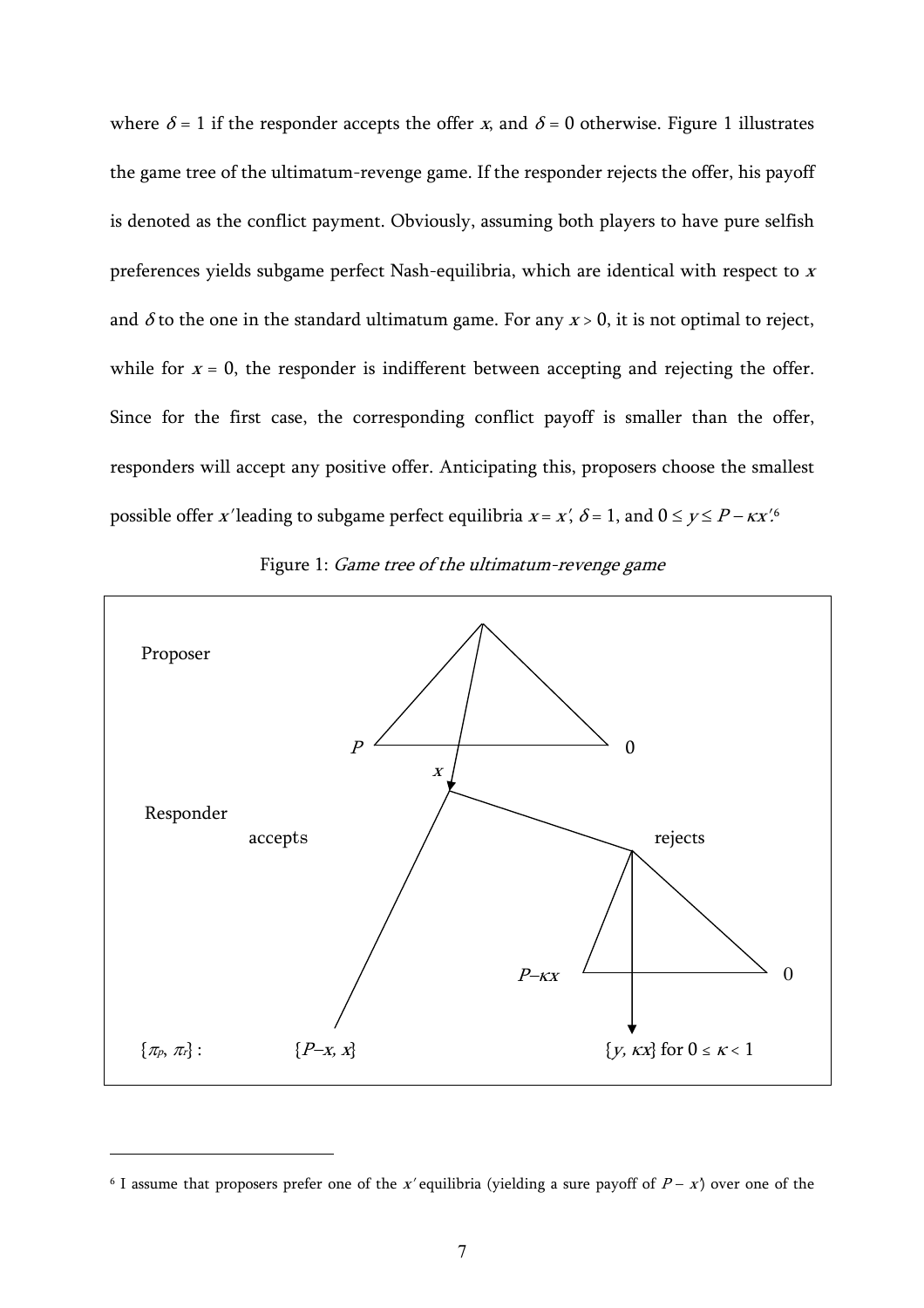Henceforth, I will focus almost exclusively on the behavior of the responder. The responder's decision is non-strategic in the sense that the responder does not take any further possible actions of other players into account; the game terminates after his decision. By contrast, the proposer's decision combines both, own fairness considerations as well as the belief about the fairness considerations of the responder. Therefore, only responder's decision in the ultimatum-revenge game allows me to observe behavior that is not contaminated by strategic reasoning.

Restricting the y set to  $y = 0$  and setting the parameterisation  $\kappa = 0$  yields the standard two-person ultimatum game (Güth, Schmittberger & Schwarze, 1982). However, rejections in the standard ultimatum game may show inequity aversion – responders favor an equal split  $\{0, 0\}$  compared to a more unequal distribution of the pie – but may also exhibit a hostile answer to an unkind offer. The "unrestricted" ultimatum-revenge game imposes no marginal costs for responders to alter proposers' payoffs providing responders the opportunity to differentiate their disapproval of an unacceptable offer.7 The results obtained for responders' decisions in the ultimatum-revenge game extend the results of previous experiments that estimate interdependent preferences by using decisions in dictator games<sup>8</sup> (e.g., Andreoni & Miller, 2002, Fisman, Kariv & Markovits, 2007) by the  $$ potential – influence of reciprocity for the responder's behavior, as well as previous

equilibria  $x = 0$ ,  $\delta = \{0,1\}$ ,  $0 \le y \le P$  (yielding an uncertain payoff).

<sup>7</sup> In the real world, for instance, workers instead of quitting the job, slow down their effort, or refuse to work overtime.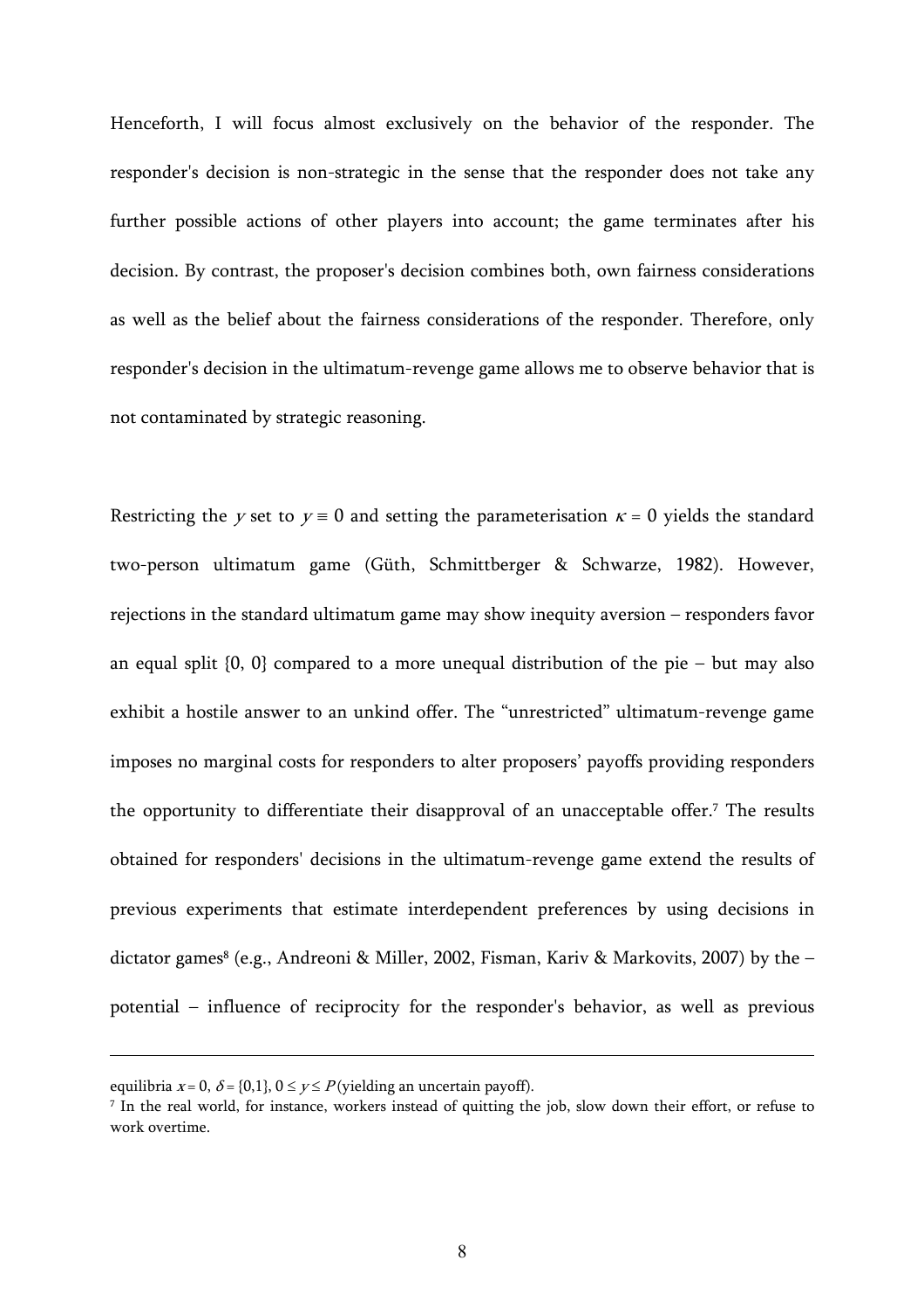experimental evidence on other modified ultimatum games.<sup>9</sup> Those studies have focussed predominantly on the robustness of the prediction based on inequity aversion (Kagel & Wolfe, 2001, Andreoni, Castillo & Petrie, 2003). They found a sizable number of responders showing behavior consistent with inequity aversion. Yet again, there are also substantial numbers of subjects whose behavior is inconsistent with inequity aversion, but indicates reciprocity. The current study continues this line of research in the way that responders' decisions in the ultimatum-revenge game allow me to analyze their motives in greater detail and to test whether the mix of motives differs over several offers. For this purpose, I apply the strategy vector method for responders (Selten, 1967). This means that responders have to decide for all possible (integer) offers before they are informed about the actual offer. Then, the offer and the corresponding responder decision determine the payoffs.10

# 3. The principle of appropriateness

 $\overline{a}$ 

The following section introduces the principle of appropriateness. This principle will allow me to formalize a gradual transition between the distributional motive and the intention-based motive in a simple model of fairness preferences. I will avoid inessential elaboration and specification of intention based, or distributional preferences. Therefore, I

<sup>&</sup>lt;sup>8</sup> The dictator game simplifies the strategic interaction between players such that responders cannot reject the offer proposed by the dictator, who keeps the pie minus the offer. Hence, there is no response in the dictator game.

<sup>9</sup> For instance, see the experiments on the convex ultimatum game (e.g., see Suleiman, 1996, Charness & Rabin, 2002).

<sup>10</sup> Schotter, Weigelt and Wilson (1994), Cason and Mui (1998), Brandts and Charness (2000) and Güth, Huck and Müller (2001) do not find significant differences in behavior among the strategy and direct response method.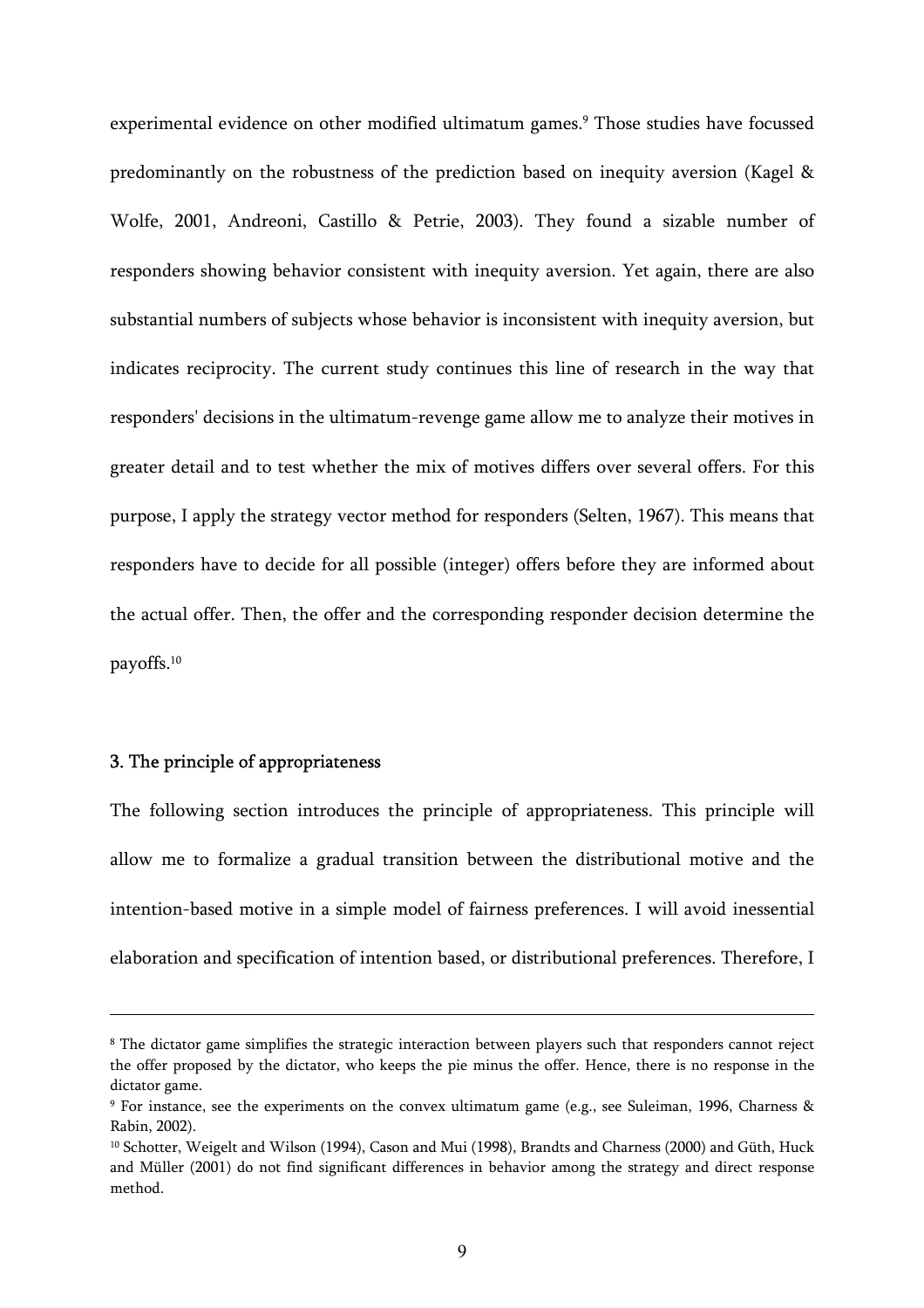will not test, for instance, which specification of distributional preferences fit experimental data better (which has been done elsewhere, e.g., Engelmann & Strobel, 2004). Rather, I will characterize all models by first order and second order derivatives of a motivation function, $11$  according to which subjects try to optimize their behavior.

Two general claims will be captured by the motivational function. First, and commonly in economics, it is assumed that more money is preferred to less money. Second, and departing from the perspective of narrowly self-interested players, it is assumed that people care for the payoffs of others. Thus, a motivation function  $v_i$  of player *i* is subject to two independent variables, is payoff,  $\pi$  and some term referring to the payoff of the reference player's payoff (or the sum of reference players' payoffs, if there are more than one),<sup>12</sup> denoted as z. With respect to the first claim, all preference models share the following assumption:

$$
\frac{\partial v_i(\pi_i, z)}{\partial \pi_i} \ge 0 \quad \text{and} \quad \frac{\partial^2 v_i(\pi_i, z)}{\partial \pi_i^2} \le 0 \tag{2}
$$

In a first step, I will formulate the second claim as distributional preferences. According to distributional preferences, subjects draw – in addition to the utility they gain from their own monetary payoff – disutility from inequality between payoffs. Subjects are inequity

<sup>&</sup>lt;sup>11</sup> All models formalize evidence that is mainly collected in  $n$ -person laboratory games, where a player interacts anonymously, and, if she plays the game several times, she never plays the game with any particular subject more than once. Undoubtedly, other factors like political or religious belief, education or age influence behavior, but are not formalized in the models. Therefore, in accordance with Bolton and Ockenfels (2000), I prefer to speak about "motivation functions" rather than utility functions, since the scope of objectives formulated in these functions are focused on this very narrow and abstract setting.

 $12$  Determining the relevant reference group in the real world appears to be a difficult task. Concerning the scope of the motivation function in the experiment, the reference players are more obvious, namely all interaction partners. Yet, in some experiments, this task is still not trivial (see, e.g., Thöni & Gächter, 2007).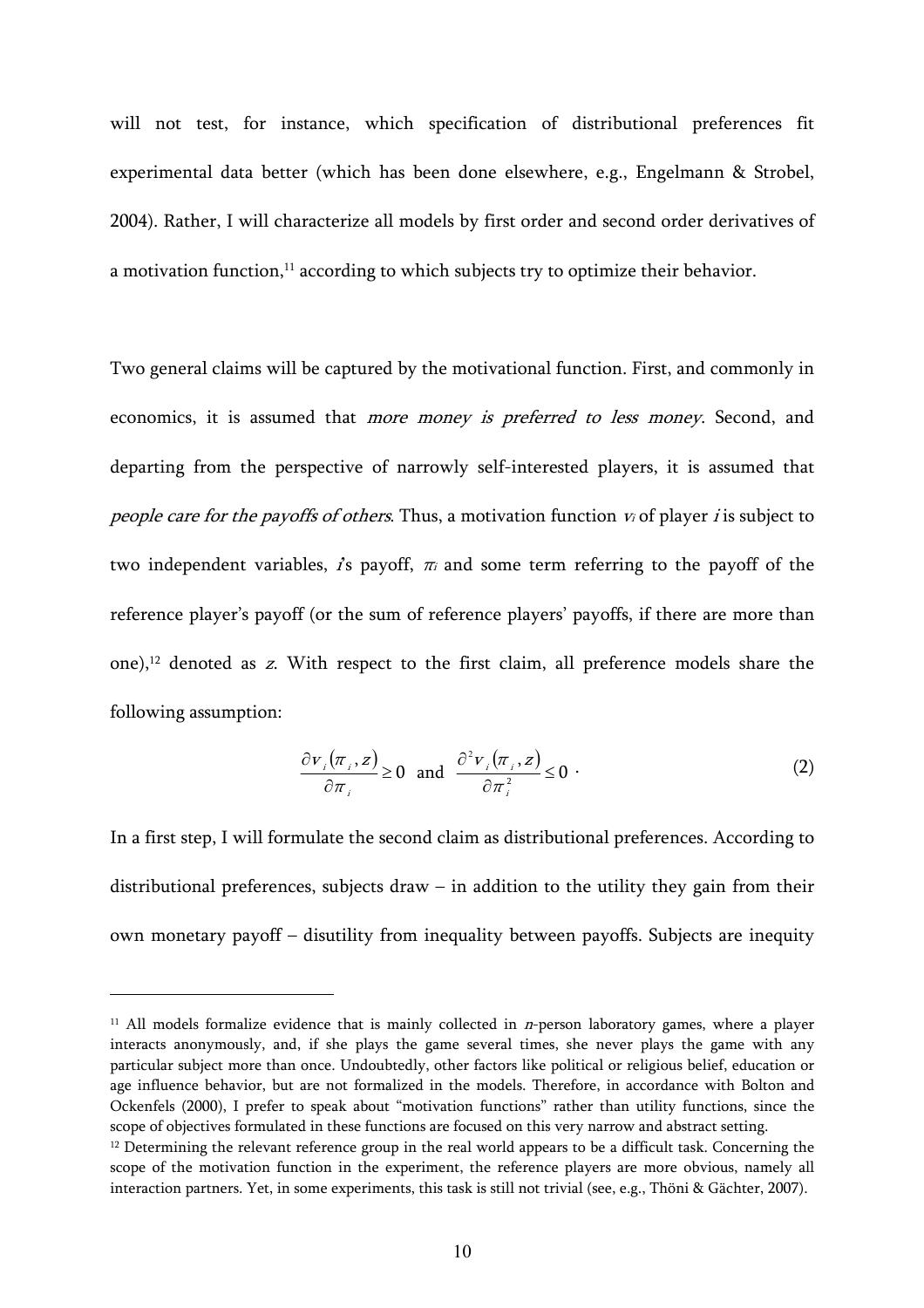averse with respect to payoff differences. Inequity aversion can be formulated either directly as the absolute difference between payoffs (Fehr & Schmidt, 1999) or indirectly as the individual share of the total sum of payoffs (Bolton & Ockenfels, 2000). In the following, I will apply only the indirect way.13 Therefore, let z measure the difference in relative shares of payoffs between player *i* and the reference players,  $z = \pi_i / \sum_i \pi_j - 1/n$ . Inequity aversion suggests for the motivation function  $v_i$  the following:

$$
\frac{\partial v_i(\pi_i, z)}{\partial z} = 0 \quad \text{and} \quad \frac{\partial^2 v_i(\pi_i, z)}{\partial z^2} < 0 \quad \text{if} \quad z = z_0,
$$
 (3)

where  $\infty = 0$ . Equation (3) states that fixing player is payoff, there is a local maximum of the motivation function given the equal distribution of payoffs among players. Suppose there are only two players and *i's* payoff remains constant at some  $\tilde{\pi}$ ; *i* chooses between *z'* and z'', where  $z' = 0$ , but  $z'' \neq 0$ . Then, *i* prefers the first alternative since  $v_i(\tilde{\pi}_i, z')$  exceeds  $V_{i}(\widetilde{\pi}_{i}, z'')$ .

A simple modification of our motivation function  $v_i$  will allow us to incorporate intention based motives in the model: let  $z_0 \in \{-1/n, 0, (n-1)/n\}$ . The value  $z_0 = (n-1)/n$  ( $z_0 = -1/n$ ) characterizes the case that  $i$ 's relative share of profit equals one (zero), so that she earns everything (nothing) in the first (second) case. How does this relate to intention-based preferences? According to intention-based preference models (e.g., Dufwenberg & Kirchsteiger, 2004, Falk & Fischbacher, 2006, Cox, Friedman & Gjerstad, 2007), subjects

<sup>&</sup>lt;sup>13</sup> The direct way requires  $z = 1/n \sum_{i \neq i} |\pi_i - \pi_j|$ . Elaborating the indirect way of inequity aversion does not mean that I consider this approach as being superior, but it simplifies notation considerably.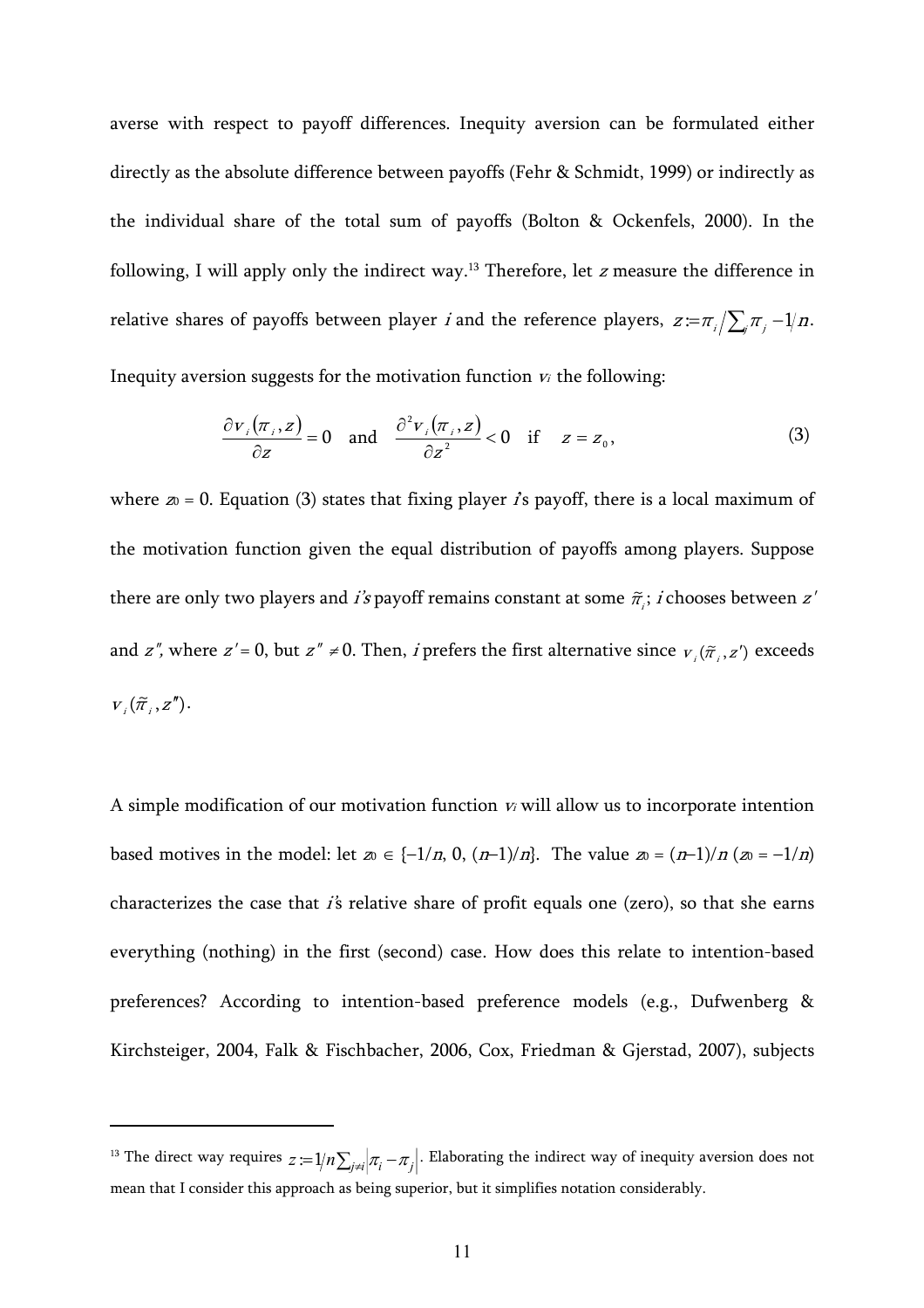prefer to reciprocate; they like to respond kindly to perceived kindness and they prefer to reciprocate unkindly to perceived unkindness.14

For this purpose, a kindness term  $\varphi$  evaluates the perceived treatment – in the case of simultaneous moves the expected treatment – by another player (see, e.g., Falk  $\&$ Fischbacher, 2006). Formally, let us assume a game with sequential moves where player *i* observes preceding moves.  $h, h, ..., h$  denote all those end nodes of the game where i chooses her payoff maximizing best response strategy to any previous treatment (e.g., in the ultimatum-revenge game, the responder accepts the offer) and  $\pi_i$  (h), ...,  $\pi_i$  (h) the corresponding payoff of i. Then  $\varphi$ :  $l \mapsto \Re$  is a strictly increasing function such that  $\varphi$ (ls)  $> \varphi(l_i)$  if  $\pi_i (k) > \pi_i (k)$ ,  $\varphi(l_s) > 0$  if  $\pi_i (k) > \prod_i \varphi(l_s) < 0$  if  $\pi_i (k) < \prod_i$  and  $\varphi(l_s) = 0$  if  $\pi_i (k) =$ ∏, where  $\Pi := \sum_k \pi_i(l_k)/m$ . Hence, responders in the ultimatum-revenge game perceive an offer (un)kindly if the offer is higher (lower) than the equal split of  $P$ . A similar rational applies for  $\hat{i}$ s responses; player  $\hat{i}$  responses (un)kindly, if the payoff for the other player is higher (lower) than the average payoff for the opponent. Overall, intention based preference models frame reciprocity as the product of perceived kindness and the kindness of the response. That is, fixing player is payoff at  $\tilde{\pi}$ , if she has been treated unkindly, she increases the value of her motivation function by increasing the unkindness of her response, while the value decreases by increasing the kindness of her response. Likewise, if she has been treated kindly, she increases the value of her motivation

<sup>&</sup>lt;sup>14</sup> The importance of reciprocity become evidently if experiments rule out intentions exogenously. Blount (1995) and Falk, Fehr and Fischbacher (2008) can show that behavior differs significantly between a game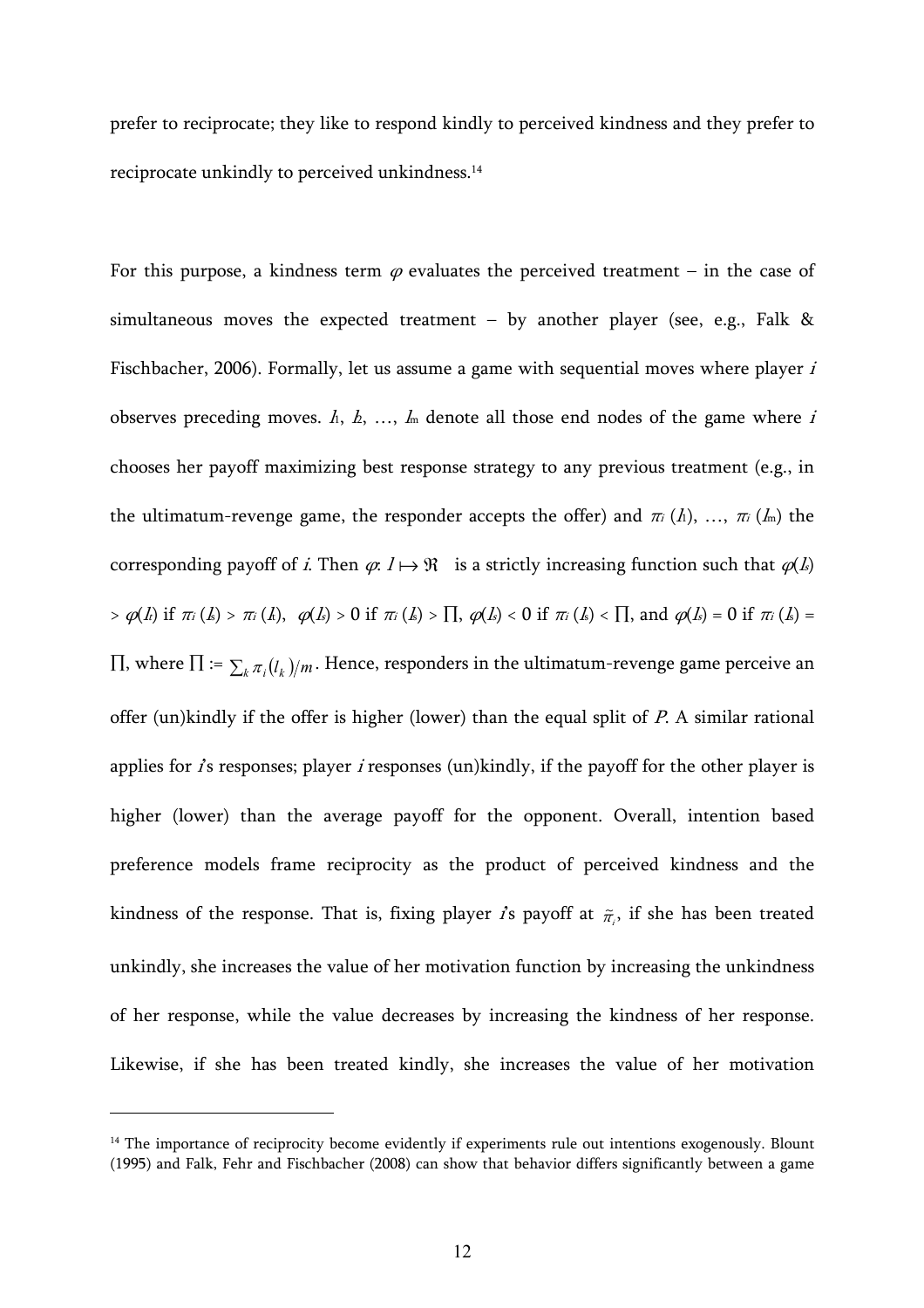function by increasing the kindness of her response and the value decreases by increasing the unkindness of her response. Therefore, referring to our motivation function characterized in equation (3), it follows that

$$
z_0 = \begin{cases} (n-1)/n & \text{if } \varphi < 0, \\ -1/n & \text{if } \varphi > 0, \\ 0 & \text{otherwise.} \end{cases}
$$
 (4)

Recall that the marginal cost for responders to alter the proposers' payoff in the case of a rejection is zero. Responders directly reveal the z they prefer the most. On the other hand, offers can be directly interpreted with respect to  $\varphi$ . Therefore, I get extreme predictions concerning responder's decision on  $y$  if she rejects an offer. Summarizing the findings:

- for distributional preferences, the responder maximizes the value of the motivation function by  $z = 0$  implying that  $y = kx$ ,
- for intention-based preferences, the responder maximizes the value of the motivation function by  $z = (n-1)/n$  implying that  $y = 0$  if  $x < P/2$ , and by  $z = -1/n$ implying that  $y = P - kx$  if  $x > P/2$ .<sup>15</sup>

Finally, mixing both motives suggests a linear combination of the previous predictions. That is,  $\infty \in [-1/n, 0]$  if  $\varphi > 0$ , and  $\infty \in [0, (n-1)/n]$  if  $\varphi < 0$ , where in the first case  $(n\pi + 1)$ (in the second case  $1 - n\omega/(n-1)$ ) characterizes the relative importance of the distributional motive and  $\infty$  ( $n\infty/(n-1)$ ) the relative importance of the intention-based motive for fairness.

where computers randomly generate moves for opponents and the same game where opponents choose for themselves.

<sup>&</sup>lt;sup>15</sup> No model predicts the rejection of an equal offer of  $x = P/2$ .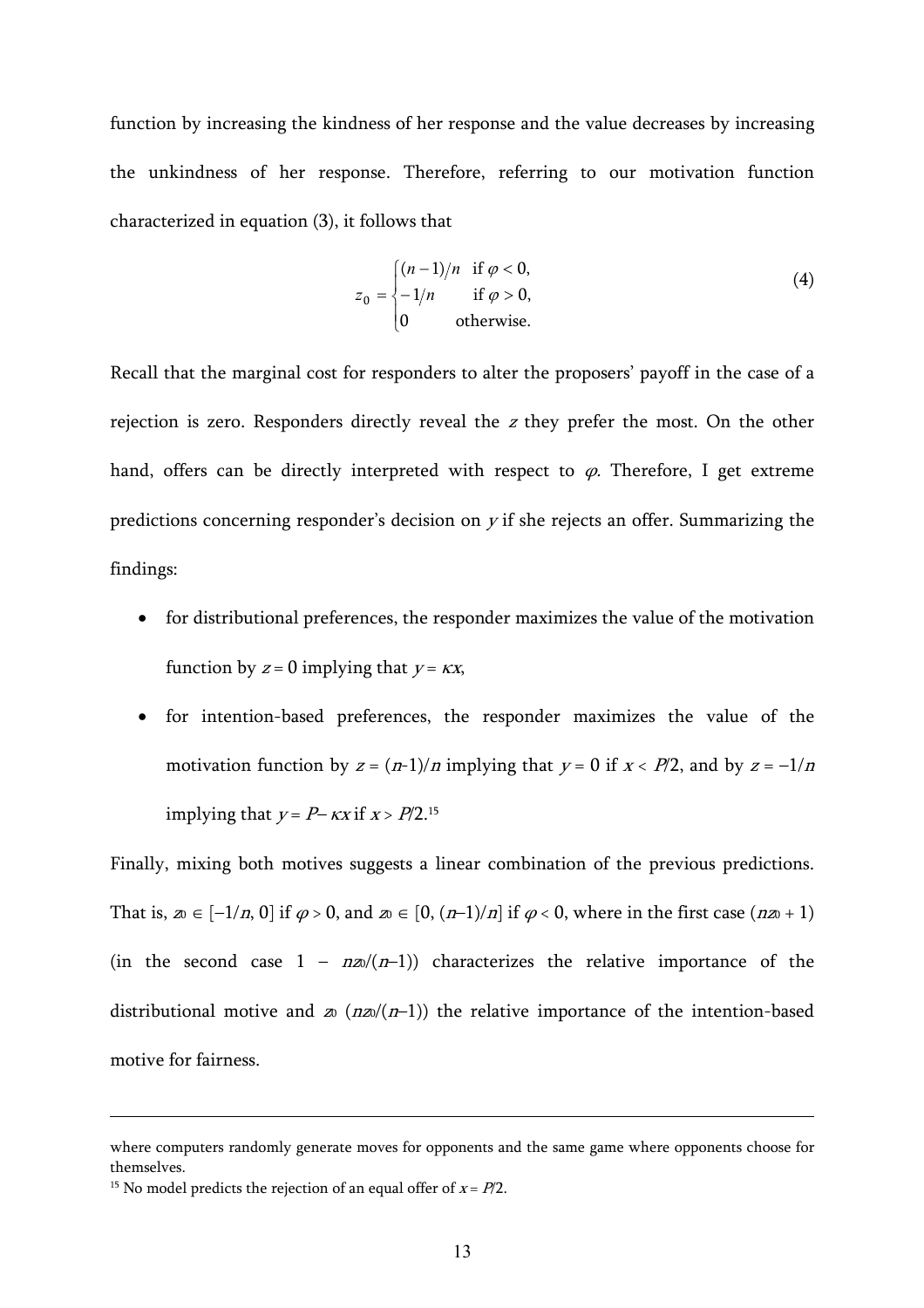A fundamental problem occurs if responders change z for varying offers. I will interpret the fact that responders are inequity averse for some offers, while reciprocal for others, as follows: The principle of appropriateness orders potential offers such that it provides responders with the intuition when it is appropriate to respond inequity aversely and when to respond reciprocally.

However, when is it appropriate to respond inequity aversely or reciprocally? Previous experiments suggest this itself to be simply a matter of reciprocity; subjects tend to intensify the harshness of their responses the harsher they have been treated. For instance, several experiments on Stackelberg competition find an upward-sloping response function of following players (e.g., Huck, Müller & Normann, 2001, 2002). In contrast to theoretical predictions, players intensify competition only if the leading players have intensified their pricing. Applying this finding to the ultimatum-revenge game, one can expect z to be a monotone decreasing function on the perceived kindness of the reference player,  $z : \varphi \mapsto (-1/n, (n-1)/n]$  such that  $\partial z(\varphi)/\partial \varphi \leq 0$ . Therefore, the principle of appropriateness relaxes reciprocity models such that it suggests a gradual change concerning the extremeness of responses for increasing (un)kindness. Calculating the kindness function  $\varphi$  for offers in the ultimatum-revenge game yields  $\varphi = 0$  for  $x = P/2$ and  $\partial \varphi / \partial x > 0$ . Thus I expect to find a non-positive relation between *z* and *x* – *P*/2. Of course, one can interpret "pure type" reciprocity and "pure type" inequity aversion as limit cases for the principle of appropriateness. That is, if we allow for individual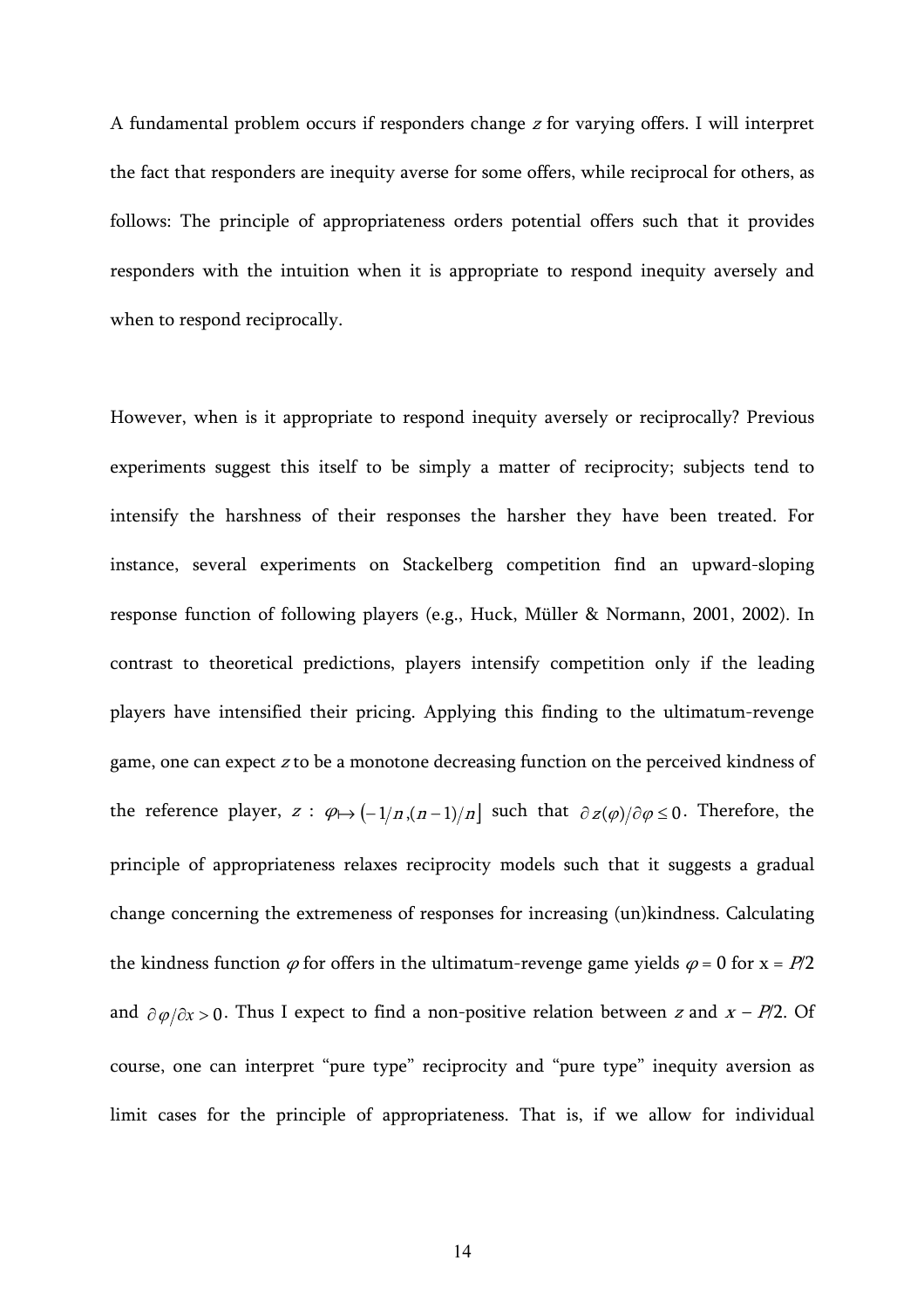differences concerning the absolute value of  $\partial z(\omega)/\partial \omega$ , a sufficiently large slope yields "pure type" reciprocity, while zero slope yields "pure type" inequity aversion.

Finally, recall that responders can choose y from the interval  $[0, P - \kappa x]$  if rejecting an offer x. This raises the question how we interpret  $y > P/2$  for offers  $x < P/2$ <sup>16</sup> Those responses conflict with both intention-based preferences and distributional preferences. However, there is evidence that efficiency or social welfare considerations crucially influence behavior in distributional tasks (see, e.g., Charness & Rabin, 2002, Engelmann & Strobel, 2004). Responders' efficiency considerations could reduce their willingness to vanish payoffs for revenge. Hence, I will argue that any response  $y > P/2$  for offers  $x < P/2$ indicates responders' efficiency considerations.

#### 4. Experimental results

 $\overline{a}$ 

The laboratory experiments were conducted at the EconLab at the University of Bonn, Germany, in October and November 2006.17 Copies of the instructions were handed out to participants and read aloud thereafter.18 Participants' questions concerning the experiments were then answered privately by the instructors. Finally, all participants had to answer an electronic questionnaire testing their understanding of the game and of the payoff structure.19 Before participants answered the questionnaire, it was made clear that

<sup>&</sup>lt;sup>16</sup> Notice that the opposite case,  $y < P/2$  for  $x > P/2$ , has hardly been observed in previous experiments.

<sup>&</sup>lt;sup>17</sup> Experiments were computerized using zTree (Fischbacher, 2007). For the recruitment of subjects, I used ORSEE (Greiner, 2004).

<sup>&</sup>lt;sup>18</sup> Translations of the original instructions are presented in Appendix A.

<sup>19</sup> Translations of the original questions are presented in Appendix B.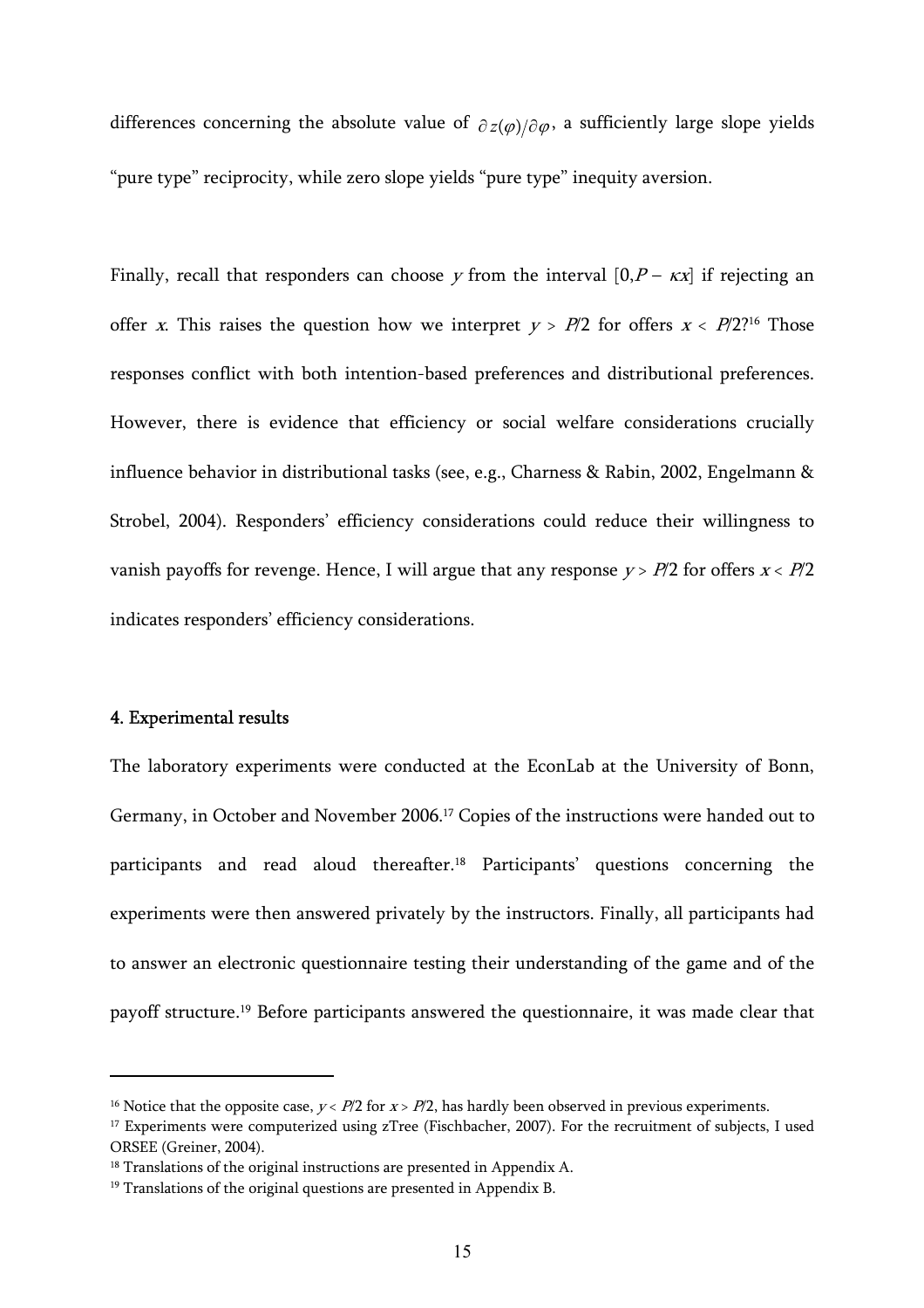the only purpose of the questionnaire was to improve the understanding of the rules of the game. Wrong answers were privately explained and corrected before the experiment started. Each participant played one anonymous ultimatum-revenge game either in the role of the proposer or in the role of the responder. In the instructions, I referred to proposers as persons A and to responders as persons B. The pie size was set to  $P = 12$  Euro. Offers could only be made in integers. Applying the strategy vector method, responders had to make a total of 13 acceptance/rejection decisions and, if they rejected offers, determine the payoff of proposers. In contrast to the standard procedure of the strategy vector method, responders were not provided with a choice menu, that is, a decision sheet that presents all potential offers in an ascending or descending order. Rather, potential offers were presented sequentially; the order of possible offers differed randomly for all responders. I introduced the random procedure in order to make each decision as realistic as possible and to avoid possible order effects. Therefore, offers were presented one after another without being able to change them once they were submitted. Thereafter, responders were asked to state which offer they considered as fair, and which offer they expected to receive. Then, an offer of one proposer was randomly assigned to a decision vector of one responder, and payoffs were realized according to the decisions made by the responder for this particular offer. Participants were informed about their payoffs. Finally, participants had to answer a short socio-demographic questionnaire, before picking up their payoffs in private. Participants were mostly undergraduate students from various fields of studies. Approximately one third of the students were economists or mathematicians, making it potentially easier for them to compute the subgame perfect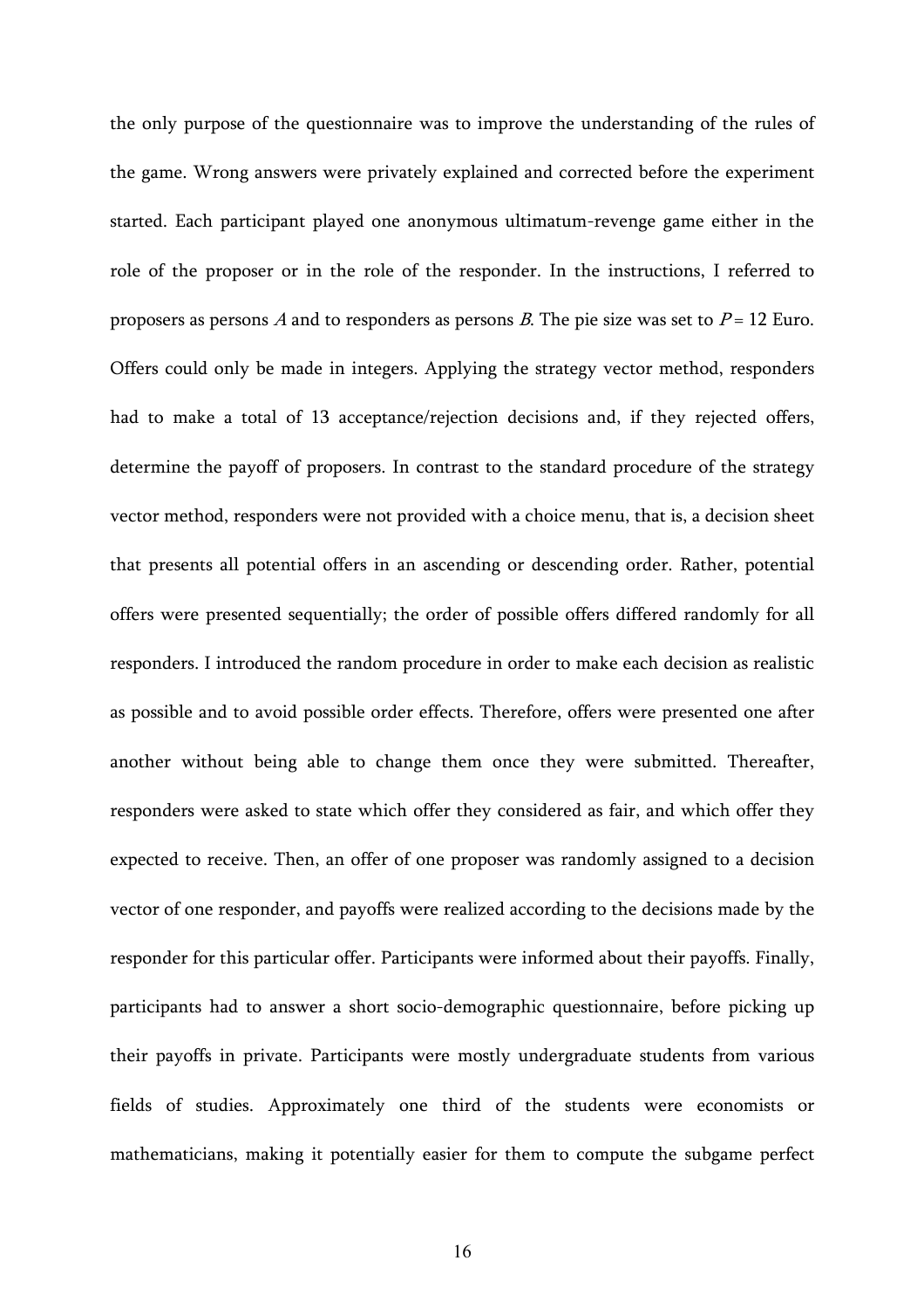Nash equilibria.20 In total, 306 subjects participated; half of all subjects were females. The median age was 23 years.

In order to test the robustness of fairness in the ultimatum-revenge game, I introduced two treatment conditions. For one condition, high, the commonly known parameter  $\kappa$  is set to  $\kappa = 0.5$ , while in the other condition,  $1 \circ w$ ,  $\kappa = 0.25$ . In total, 76 proposers and 76 responders participated in the high treatment, while 77 proposers and 77 responders participated in the low condition. The average length of the experiment was 30 minutes, including the instruction time and the time for paying off subjects. 84% of actual offers in the high condition (81% in the low condition) were accepted; average payoffs for proposers were 5.52 Euro in high and 5.43 Euro in low (standard deviations 1.90 and 2.61, respectively), average payoffs for responders were 5.24 Euro in high and 4.42 Euro in low (standard deviations 1.59 and 2.01, respectively). The average offer made in the high condition, 5.55, is significantly higher than the average offer made in the low condition, 4.81.21 In line with findings in other ultimatum experiments (e.g., see Camerer, 2003), the result can be explained by the fact that for a given offer, the responder has a higher conflict payoff in the high condition than in the low condition. Proposers increase offers for increasing conflict payoffs.

<sup>&</sup>lt;sup>20</sup> Some authors have stressed the importance of education for fairness considerations in simple distribution games (Fehr, Naef & Schmidt, 2006). I control for this effect below.

 $21 p = 0.001$ , Wilcoxon rank-sum test, two-sided. Notice that there is no significant difference between offers made by economists/mathematicians and other participants in both treatment conditions ( $p > 0.05$ , Wilcoxon rank-sum tests, two-sided).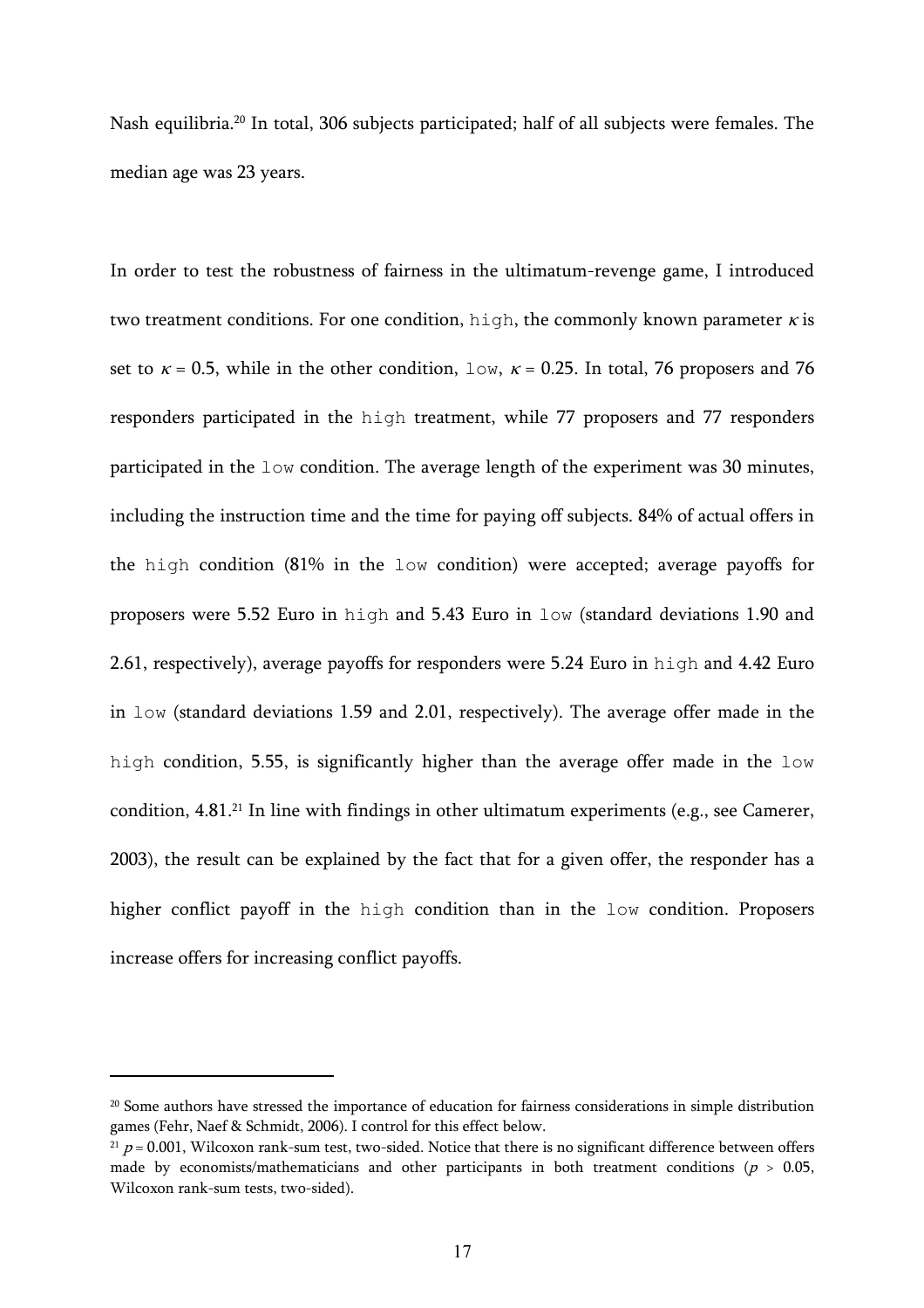The mean expected offers are 5.47 in the high condition and 5.26 in the low condition. There is no significant difference between expected offers and actual offers in both treatment conditions.22 Moreover, there is no treatment effect with respect to expected offers and fair offers stated by responders.23 However, mean expected offers are significant smaller than the stated fair offers,  $6.02$  and  $5.88$ , respectively,<sup>24</sup> while there is no significant difference between stated fair offers by responders in the low and in the high condition.25 Hence, there is a treatment effect for proposers' behavior, while the results for expectations and fair offers of responders are hardly influenced by conflict payoffs.

#### 4.1 Rejections

 $\overline{a}$ 

For the analysis of rejection decisions, I will define an upper and a lower acceptance threshold for responder *i, tr*<sup>u</sup>i and *tr*<sup>i</sup>i, as following

$$
tr^{u_{i}} := \max \{x \mid \delta(x) = 1\} \text{ and}
$$
  

$$
tr^{u_{i}} := \min \{x \mid \delta(x) = 1\},
$$
 (5)

where  $\delta(x)$  denotes the acceptance decision of responder *i* for a certain offer *x*. Note that inequity aversion and reciprocity predict regularity with respect to rejections, that is,  $\delta(x)$  $= 1 \forall x \in [tt^i, tt^{u_i}]$ . In total, 32 out of 153 responders exhibit rejection decisions that

 $24 p < 0.001$ , Wilcoxon rank-sum tests, one-sided.

 $22 p > 0.05$ , Wilcoxon rank-sum tests, two-sided.

 $23$  p = 0.52, Wilcoxon rank-sum test, two-sided. Again, testing expected offers and stated fair offers by economists/mathematicians and other participants reveals no significant differences in both treatment conditions ( $p > 0.05$ , Wilcoxon rank-sum tests, two-sided).

<sup>&</sup>lt;sup>25</sup>  $p = 0.53$ , Wilcoxon rank-sum test, two-sided.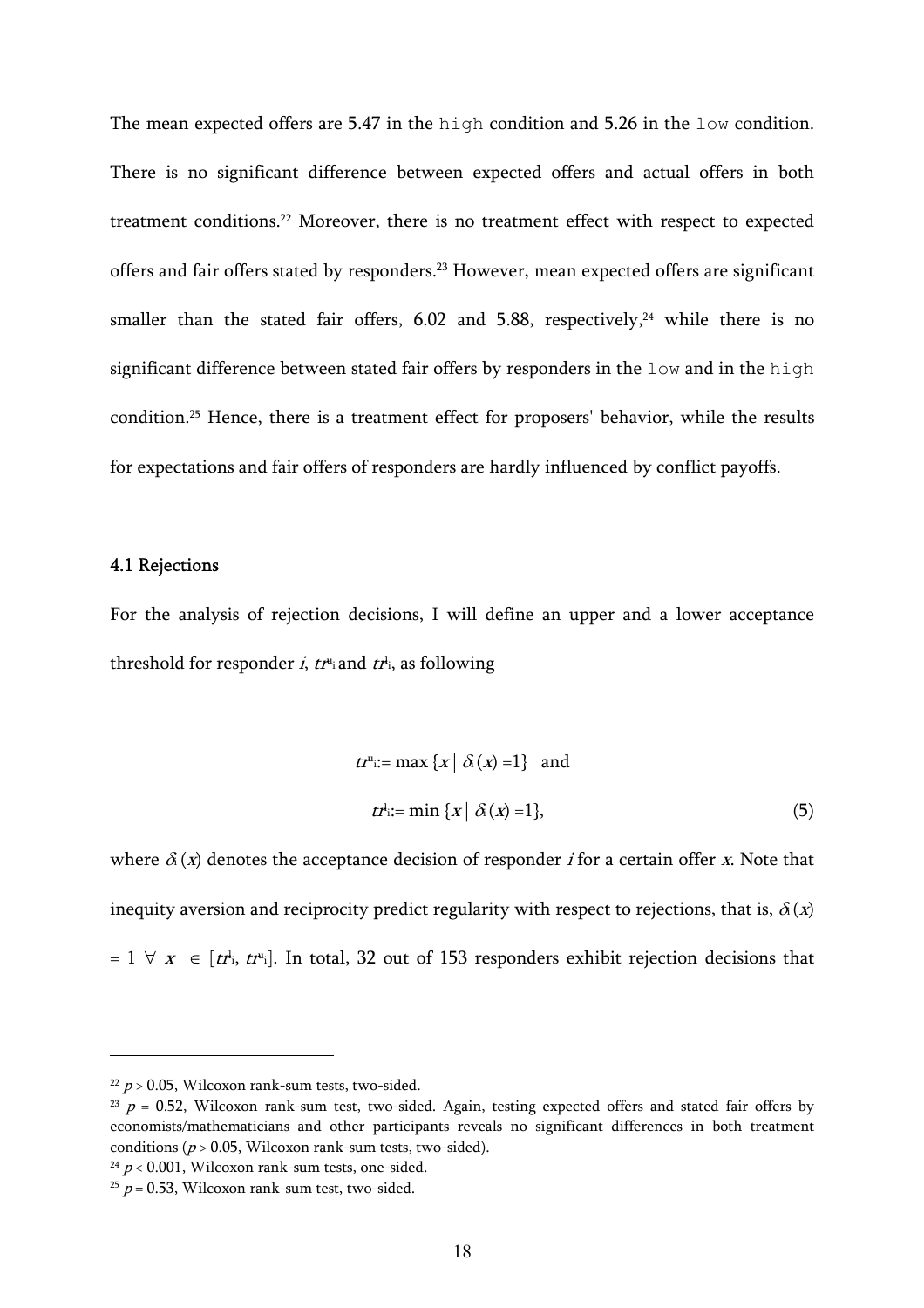violate regularity.26 The further analysis also includes the data of responders violating rejection regularity. Responders are classified according to their acceptance thresholds; Table 1 reports the number of responders in each lower and upper acceptance class,  $||$ t $t^{\text{I}}$ i $||$ and  $||tr<sup>u</sup><sub>i</sub>||$ , respectively.

|                                                               | $\ tt^i\ $ |  |  |  |  |  |  | $  $ $tr^1$ |                            |  |  | sum |    |
|---------------------------------------------------------------|------------|--|--|--|--|--|--|-------------|----------------------------|--|--|-----|----|
|                                                               |            |  |  |  |  |  |  |             | 0 1 2 3 4 5 6 7 9 10 11 12 |  |  |     |    |
| high $4 \t 7 \t 5 \t 6 \t 6 \t 38 \t 9 \t 1 \t 1 \t 10 \t 64$ |            |  |  |  |  |  |  |             |                            |  |  |     | 76 |
| $1 \circ w$ 1 11 9 10 18 23 5 0 0 1 5 71                      |            |  |  |  |  |  |  |             |                            |  |  |     | 77 |

Table 1: Numbers of responders according to acceptance thresholds

Responders with  $tr^{u_i} = 12$  and either  $tr^{u_i} = 0$  or  $tr^{u_i} = 1$  behave in accordance to selfish individual utility maximization, since standard game theory predicts responders to accept any positive offer except  $x = 0$  where responders are indifferent between accepting and rejecting. In total, only 10 responders do so.<sup>27</sup> Hence, comparison with typical results from other variations of the ultimatum game (e.g., see Andreoni, Castillo & Petrie, 2003), the

<sup>&</sup>lt;sup>26</sup> Among these 32 responders are 8 economists/mathematicians. This proportion does not differ significantly from the proportion of economists/mathematicians in the population of experimental participants ( $p = 0.352$ , binomial test). These are more responders to behave irregularly than typically observed (see Camerer, 2003). However, there is a simple reason for this substantial number of violations. I can attribute most of them to the difficulty arising from the random order procedure of presenting possible offers. Responders submit their decision one after another without being able to change their decisions once they have submitted them. Of course, this procedure is less abstract than a decision sheet that presents potential offers in some kind of menu. Yet, this procedure is prone to error. If I relax the definition of rejection regularity and allow for one wrong decision at the most, the number of responders exhibiting irregular rejections reduces considerably to 9 subjects, which corresponds to approximately 6% of all responders (again, the proportion of economists/mathematicians, 2, among these 9 subjects does not differ significantly from the proportion of economists/mathematicians in the population of experimental participants,  $p = 0.728$ , binomial test).

<sup>&</sup>lt;sup>27</sup> Particularly, 3 responders in the high and 7 in the  $1$ ow condition do so. The proportion of economists/mathematicians in the group of rational responders, 6, differs weak significantly from the proportion of economists/mathematicians in the overall population of responders ( $p = 0.098$ , binomial test).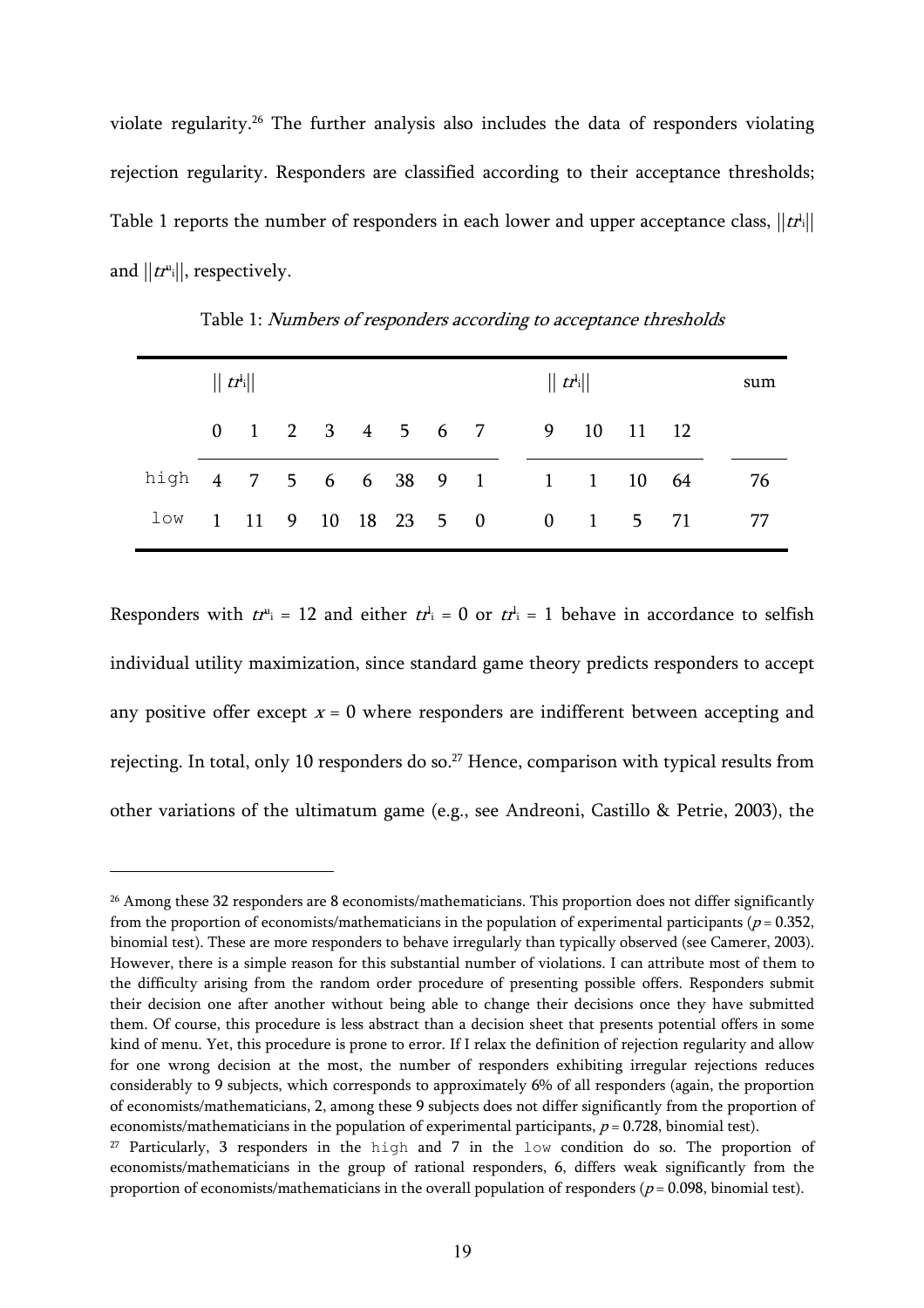ultimatum-revenge game yields much less selfish behavior by responders. The average  $\,t\!P\!i}$ is 4.08 for the high and 3.58 for the low condition; the mean  $tt^u$  is 11.80 for the high and 11.91 for the low condition.<sup>28</sup> With respect to the interaction between the lower and the upper threshold, one would expect a strongly negative correlation. That is, responders who have a small lower acceptance threshold indicating a high sensitivity for own material payoffs, are expected to exhibit also a large upper acceptance threshold indicating again a high sensitivity of own material payoffs. However, there is only a small, insignificant correlation between  $t r_1$  and  $t r_1$  of 0.05 for high and 0.13 for low.<sup>29</sup> Yet, there are significant correlations between the stated fair offers and the lower acceptance threshold, which are 0.29 for high and 0.27 for  $1 \circ w$ ,<sup>30</sup> while there are no significant correlations between the stated fair offer and the upper acceptance threshold, which are 0.098 for <code>high</code> and 0.023 for <code>low.31</code> Overall, there is a significant difference between  $t\vec{r}$ in the high condition and  $tr$ <sup>1</sup> in the low condition.<sup>32</sup> Responders are more likely to accept lower offers in the low condition than in the high condition.<sup>33</sup> However, for  $tr^{u_i}$ no significant difference between treatment conditions can be found.<sup>34</sup>

<sup>&</sup>lt;sup>28</sup> There are no significant differences between average lower and average upper acceptance threshold of economists/mathematicians and other participants in both treatment conditions ( $p > 0.05$ , Welch Two Sample tests, two-sided).

<sup>&</sup>lt;sup>29</sup>  $p = 0.691$  for high and  $p = 0.26$  for low, Pearson's correlation test, two-sided. Testing these and all following correlations for economists/mathematicians separately lead to the same qualitative results as for all subjects using Pearson's correlation tests, two-sided.

<sup>&</sup>lt;sup>30</sup>  $p = 0.01$  for high and  $p = 0.02$  for low, Pearson's correlation test, two-sided.

<sup>&</sup>lt;sup>31</sup>  $p = 0.40$  for high and  $p = 0.84$  for low, Pearson's correlation test, two-sided.

 $32 p < 0.001$ , Fisher's exact test.

<sup>&</sup>lt;sup>33</sup> There is no significant difference between average lower and average upper acceptance thresholds of economists/mathematicians and other participants in both treatment conditions ( $p > 0.05$ , Welch Two Sample tests, two-sided).

 $34 p = 0.11$ , Fisher's exact test.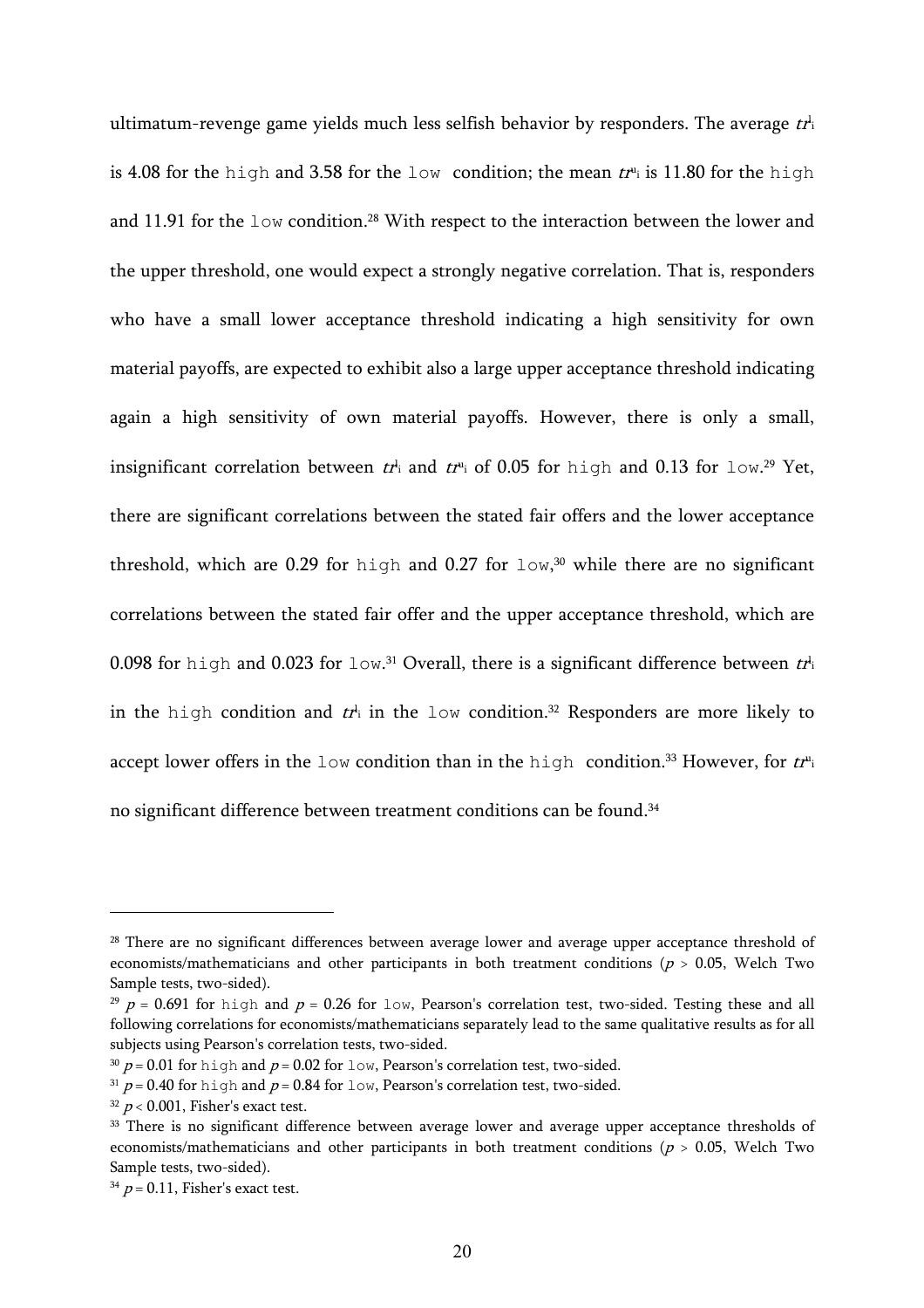To summarize the results for rejection behavior of responders, the ultimatum-revenge game yields less selfish behavior than other variations of the ultimatum game. Supporting earlier experimental results (e.g., Zwick  $\&$  Chen, 1999), lower conflict payments in the low condition increase the average acceptance of smaller offers. Finally and quite astonishingly, there is only an insignificant correlation between higher and lower acceptance thresholds across responders.

#### 4.2 Responses

In order to classify the responses of responders, I define for each rejected offer  $x$  and the corresponding response  $y$  the normalized distance to equity as

$$
d(y) = \begin{cases} \frac{y - \kappa x}{\kappa x} & \text{if } y \leq \kappa x, \\ \frac{y - \kappa x}{P - 2\kappa x} & \text{if } y > \kappa x, \end{cases}
$$
 (6)

where  $d(y) \in [-1,1]$ .  $d(y) = -1$  characterizes unkind responses according to the previous definition, so that  $d(y) = -1 \forall x < P/2$  where  $\delta = 0$  corresponds to reciprocal responses of i to unkind offers. Likewise, following inequity aversion,  $d(y) = 0 \forall x$  where  $\delta = 0$ characterizes inequity averse responses of *i*. Finally,  $d(y) = 1 \forall x > P/2$  where  $\delta = 0$ indicates reciprocal responses of *i*. However, I have to stress an important difficulty. Obviously, choosing  $y = 0$  for a rejected offer of  $x = 0$  is an unkind as well as an equitable response. For this offer, I cannot differentiate between the two motives<sup>35</sup> and  $(6)$  is not defined. Therefore, I will exclude the decisions for  $x = 0$  from further analysis. Finally, there are ten responders who behave selfishly. There is no valid response y observed for them, so that their mean distance to equity is not defined, which I denote with ∅. For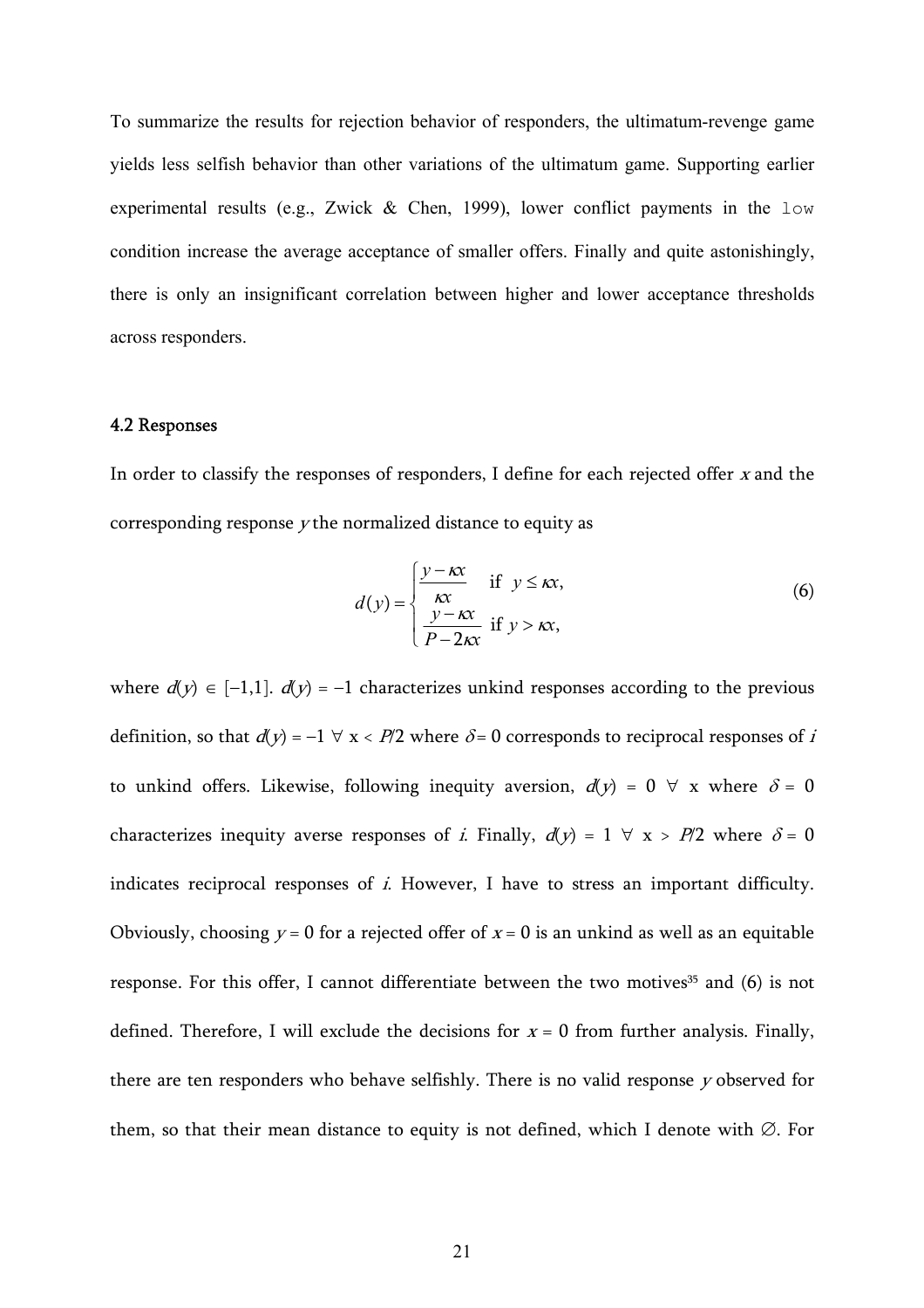remaining responders, I obtain a classification of responders according to their average distance of their responses to equity. The numbers of responders within each response class,  $||d(y)||$ , are reported is Table 2.

|      | $\  d(y) \ $ | sum                       |     |    |              |   |    |
|------|--------------|---------------------------|-----|----|--------------|---|----|
|      |              | $-1$ $(-1,0)$ 0 $(0,1)$ 1 |     |    |              | Ø |    |
| high | 14           | 33                        | 11  | 14 | $\mathbf{0}$ | 4 | 76 |
| low  | 26           | 17                        | - 9 | 17 | $\Omega$     | 8 | 77 |

Table 2: Numbers of responders according to mean  $d(y)$ 

The data show a large heterogeneity in responders' motives. In both treatment conditions, only a small minority of responders behaves selfishly. Some responses reveal inequity aversion, some reciprocity,<sup>36</sup> while for a considerable number of responders in both treatment conditions the average  $d(y)$  indicates a mix of both motives.<sup>37</sup> Furthermore, some responders exhibit an average  $d(y)$  larger than zero, suggesting some efficiency considerations.38 Overall, the mean distance is –0.35 for all subjects in the high condition and –0.42 in the low condition. Thus one could say that the average responder mixes both motives. The distributional motive appears to be slightly more important (approximately sixty percent) than the intention based motive (approximately forty percent). However,

<sup>&</sup>lt;sup>35</sup> See the discussion for the standard ultimatum game in the previous section.

<sup>&</sup>lt;sup>36</sup> One can think of reciprocal responders choosing  $y = 0$  for some  $x < P/2$  and  $y = P - kx$  for some  $x > P/2$ yielding an average  $d(y) ∈ (−1,1)$ . However, no responder does so.

<sup>&</sup>lt;sup>37</sup> The effect of responses to the rejected offer  $x > P/2$  for the classification of responders is almost negligible due to the insufficient number of observations (6 responders), so that I will not present separate classifications according to cases  $x \le P/2$  and  $x > P/2$ .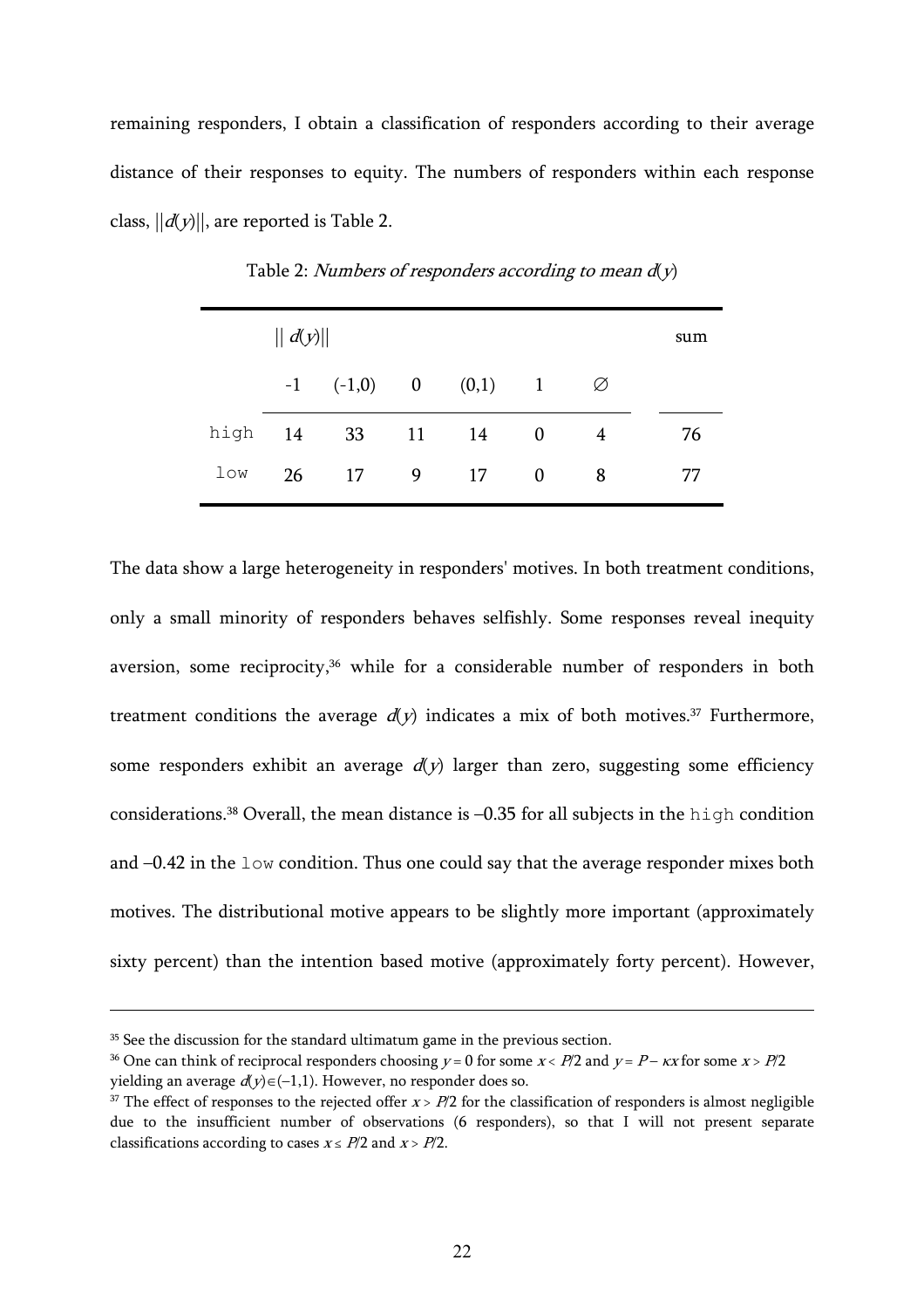the reciprocity becomes more important in the low condition (that is, if conflict payoffs of responders decrease).

Furthermore, I find on average a positive relation between the offer and the mean  $d(y)$  for responses smaller than the equal split. As shown in Figure 2, for very low offers, responses tend to be unkind, while rejected offers close to the equal split are responded more equally; again, decreasing the conflict payment shifts average responses in the low condition to the lower bound of  $d(y)$  compared with the high condition.

The experimental findings cannot identify a dominant motive for responders' behavior. Rather, there is a large heterogeneity among responders' motives; inequity aversion, reciprocity, and even efficiency considerations matter. The average results (Figure 2) suggest a transition between fairness motives: for very small offers, responders seems to be motivated by intentional based preferences, while for higher, but nonetheless unacceptable offers, distributional preferences motivate responses. In the consecutive section, I will analyze whether one finds this result even on the level of individual responders.

<sup>&</sup>lt;sup>38</sup> Notice that for both treatment conditions the majorities of responders with irregular rejections, 11 responders in the high and 7 responders in the low condition, are classified in the class (0,1). This is due to the fact that most of the responses for obviously mistakenly rejected offers are such that  $y > kx$ .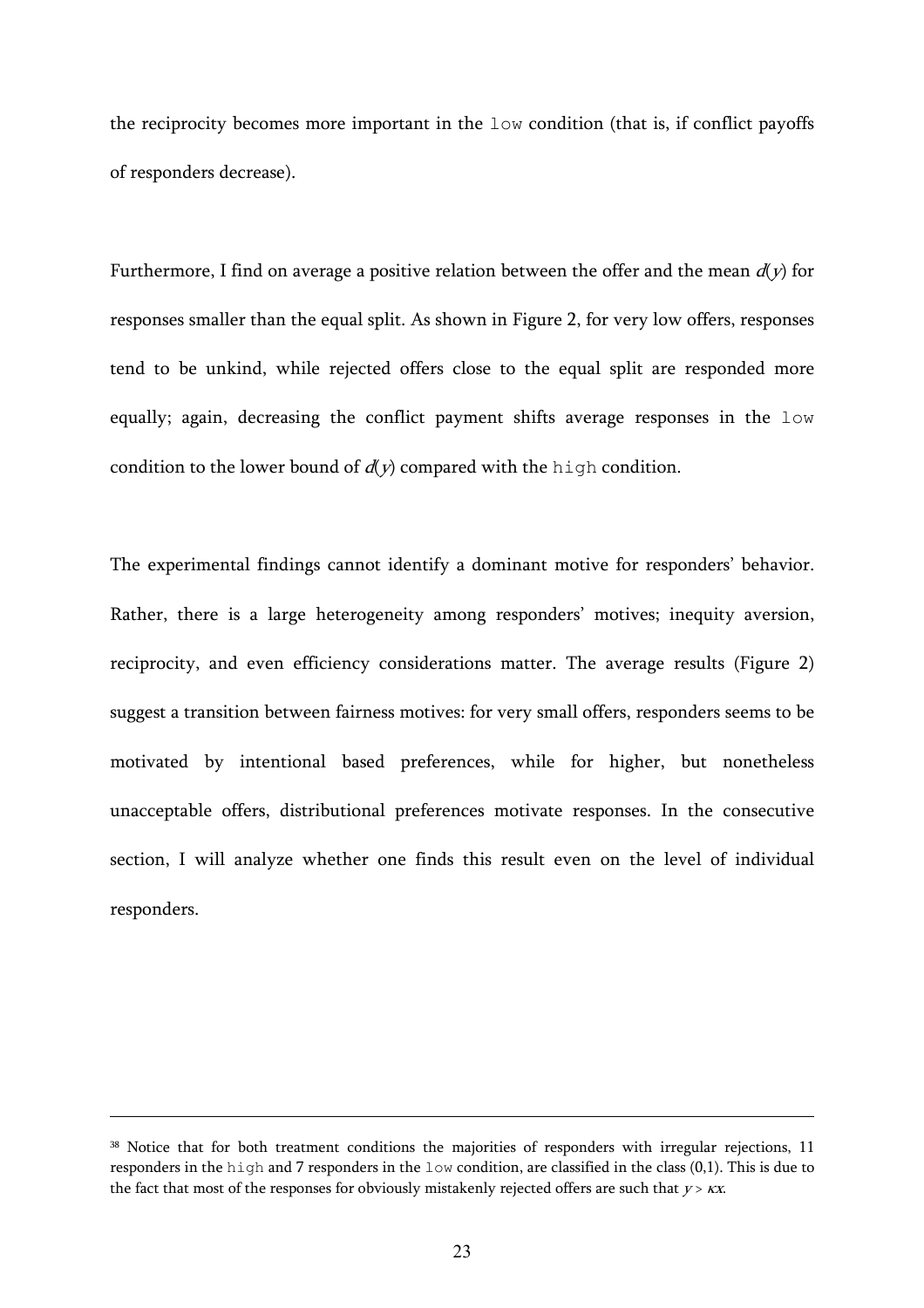



#### 4.3 Individual taste parameters

For the test of the principle of appropriateness on the level of each individual responder, I will capitalize on the fact that I observe – for the majority of responders – several  $y$ . These observations enable me to estimate for each responder the relation between the offer <sup>x</sup> and the responder's relative share of the conflict payment, z. Recall that I hypothesize a non-positive relation between  $x$  and  $z$  such that

$$
\kappa x/(\kappa x+y)-1/2=\beta_i(x-P/2),\qquad(8)
$$

where the individual taste parameter  $\beta$  is non-positive. There are extreme cases for appropriateness: for pure inequity-averse responders, I will find  $z = 0 \ \forall \ \delta = 0$  leading to  $\beta$ = 0; for pure reciprocal responders, I will find  $z = 1/2 \forall \delta = 0$  and  $x \le P/2$ , and  $z = \kappa x/P$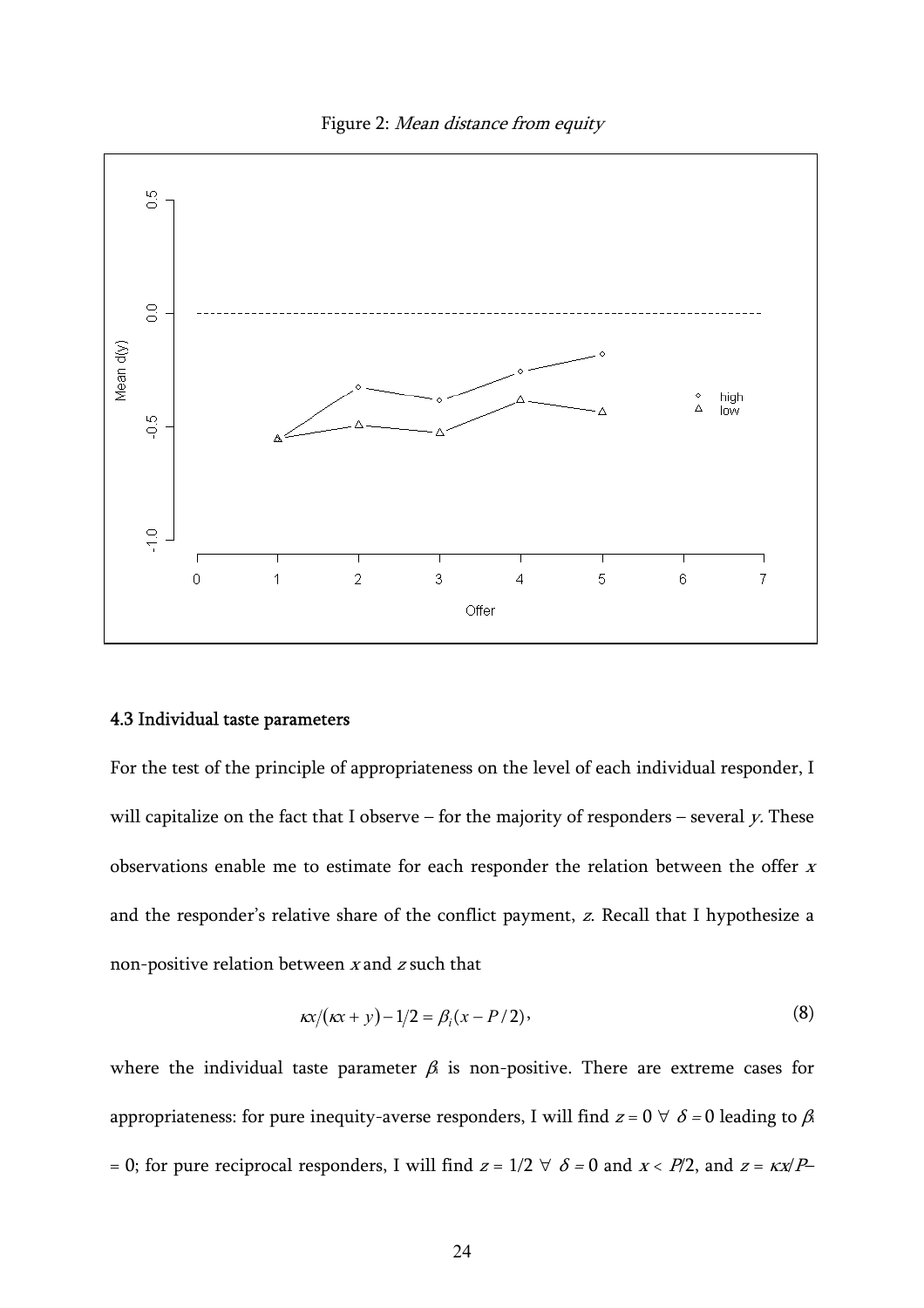$1/2 \forall \delta = 0$  and  $x > P/2$ . This means that the corresponding taste parameter is negative and its absolute value so large that they choose  $y = 0$  whenever they reject unkind offers and y = P– $\kappa x$  whenever they reject kind offers. I will define for these responders  $\partial \, z / \partial x$  = –∞. $^{39}$ From the 141 subjects whose  $tr_i^l > 1$ , the results show for 106 subjects consistent estimations of the taste parameter (among them are 40 pure reciprocal and 20 pure inequity adverse responders). Particularly, for subjects whose  $z \in (-\infty,0)$ , the mean drift is  $-0.047$  in the high condition and  $-0.043$  in the low condition.<sup>40</sup> Consequently, decreasing the offer by one Euro increases on average the responder's most preferable share according to the definition of the left hand side of (8) by approximately 4.5% compared to an offer of the equal split. This means that a responder who rejects five Euros chooses on average  $y = 2.09$  in the high condition ( $y = 1.04$  in the low condition) which corresponds to  $z = 0.54$ , whereas a responder who rejects one Euro chooses on average  $y =$ 0.19 ( $y = 0.09$ ) which corresponds with  $z = 0.72$ .

Summarizing the experimental evidence, there is a majority of responders whose behavior can be explained in the framework of the principle of appropriateness. Of course, the fit of this approach is partly attributed to responders whose choices persistently indicate the intentional based motive or the distributional motive, since appropriateness nests those two approaches. However, this model can integrate additional observations; 46 subjects in

 $39$  The estimation for the taste parameters of all other responders will again rely only on observed  $y$ corresponding to  $x > 0$ , since (8) is not defined for  $y = 0$  and, more importantly, the setup of the game excludes choices for responders that yield  $z > 0$ .<br><sup>40</sup> The difference between the mean parameters where  $z \in (-\infty,0)$  differ insignificantly across treatment

conditions ( $p = 0.79$ , Wilcoxon rank-sum test, two-sided).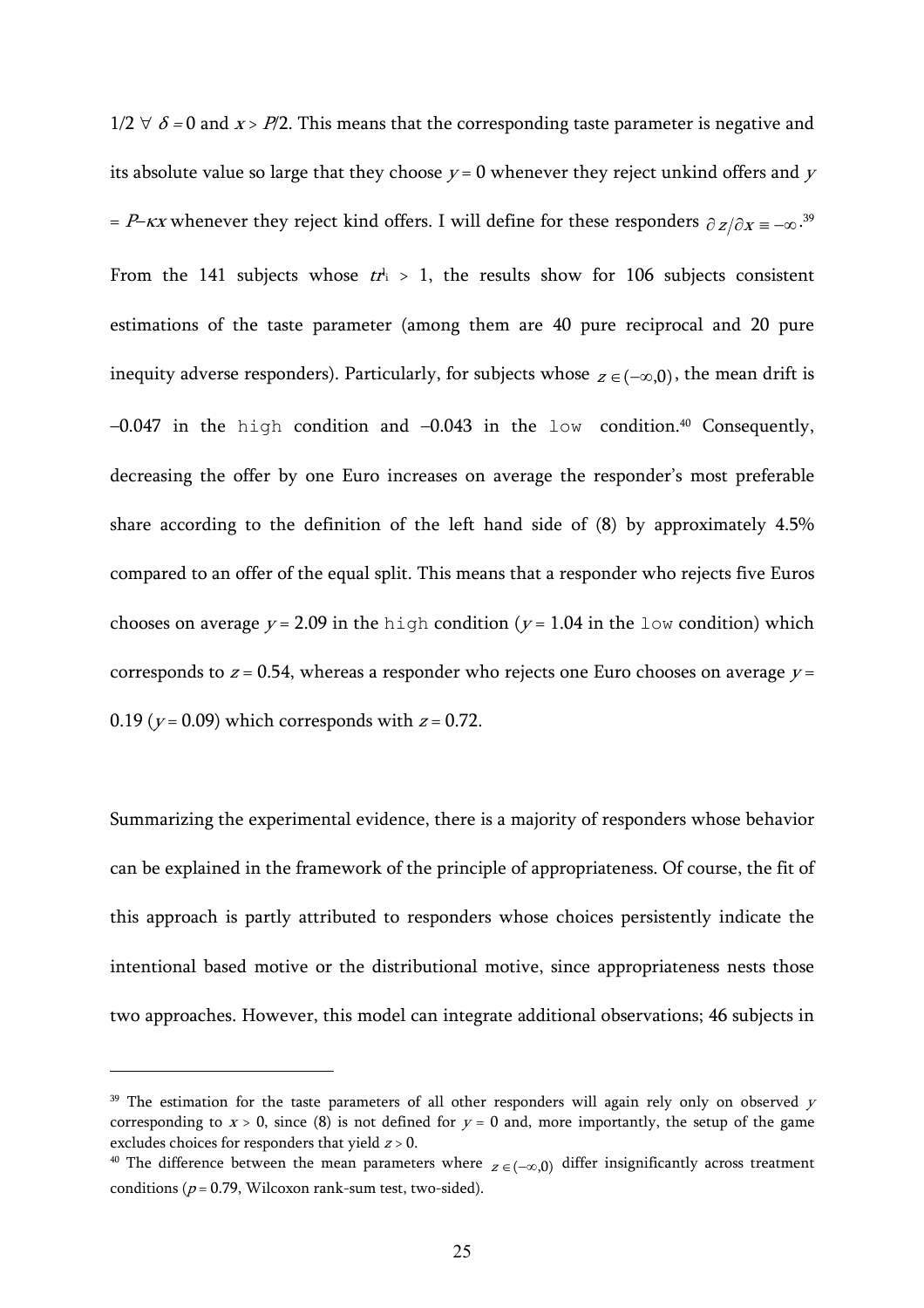the experiment gradually alter responses consistently with the principle of appropriateness. When rejecting less unkind offers, they choose for proposers approximately the same amount as they receive, while they choose zero payoffs for proposers responding to very unkind offers. Nevertheless, there are other motives for fairness like social welfare or efficiency considerations as 36 responders behave inconsistently with the principle of appropriateness.

# 5. Conclusion

Along previous studies, this paper finds that fairness subsumes a large variety of motives (e.g., Charness & Rabin, 2002, Falk, Fehr & Fischbacher, 2003). The experimental results for the ultimatum-revenge game demonstrate that a single motive for fairness falls short of characterizing the behavior of responders sufficiently. The classification of subjects with respect to their mean response shows that there are responders who decide in accordance with inequity aversion, others decide in accordance with reciprocity, and some even indicate some efficiency considerations. Yet, for a majority of subjects, choices suggest a mix of the intention-based motive and distributional motive.

The individual data for a considerable number of responders show a gradual transition between both motives when rejecting several offers. That is, when treated mildly unkindly, they like to respond mildly unkindly, while strong unkindness leads to harsh reactions. I formalize this observation in the principle of appropriateness which predicts a non-positive relation between the perceived unkindness of the other person (i.e., the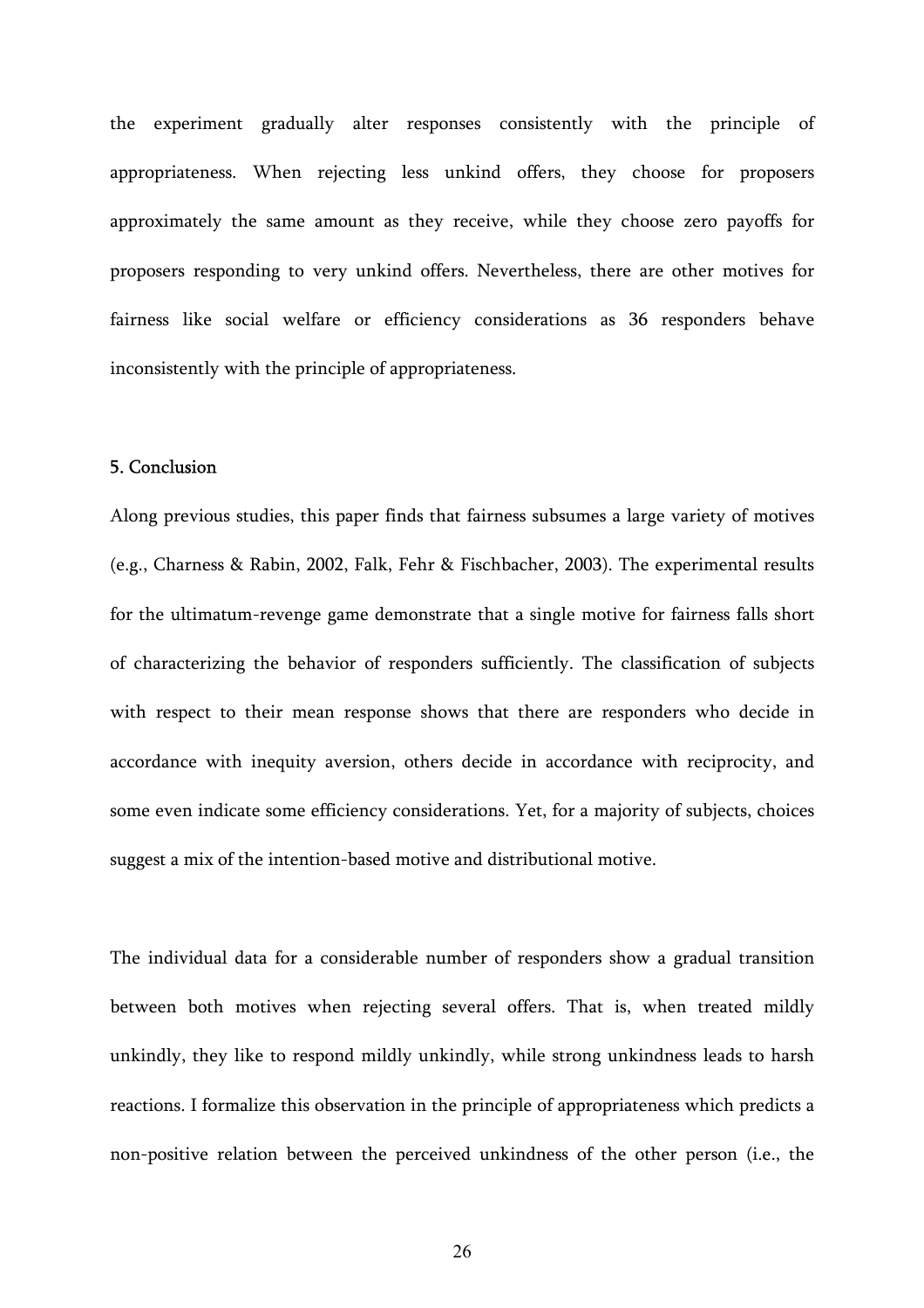difference between the equal split of  $P$  and the offer in the ultimatum-response game) and the relative share of the own conflict payoff (i.e., z). Overall, the behavior of 118 out of 153 responders fit the predictions (12 selfish responders and 106 responders with a reciprocal, inequity averse or mixed taste parameters). For the remaining 36 responders, other motives like social welfare or efficiency may have influenced the decisions. In this sense, the principle of appropriateness is another sufficiently simple approach that hopefully grasps an important feature of fairness. Yet, I consider this principle as promising in the sense that it integrates a large body of pre-existing, alternative motives for fairness.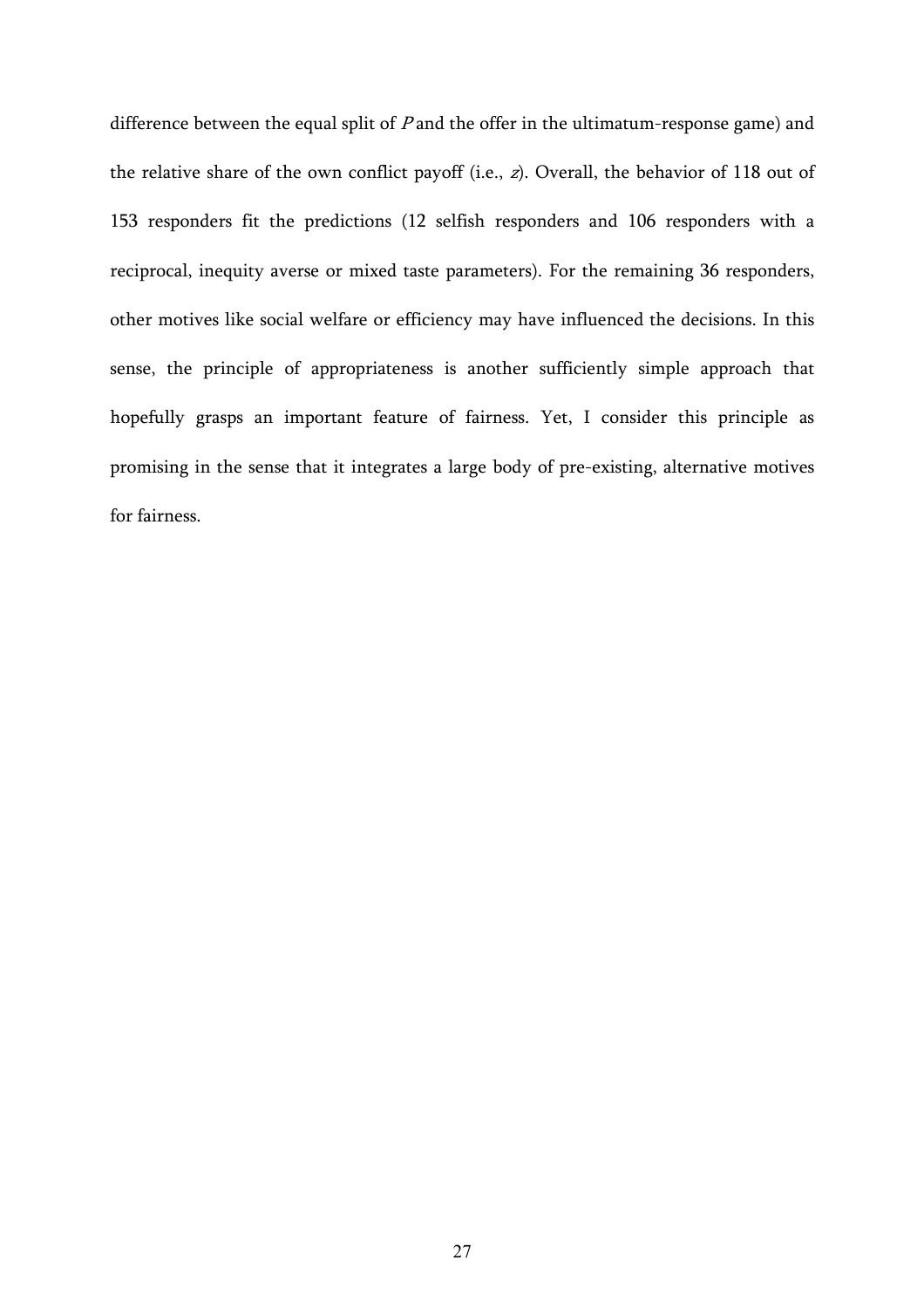#### **References**

Andreoni, J., M. Castillo & R. Petrie (2003), What do bargainers' preferences look like? Experiments with a convex ultimatum game, American Economic Review 93, 672-685.

Andreoni, J. & J. Miller (2002), Giving according to GARP: An experimental test of the consistency of preferences for altruism, Econometrica 70, 737-753.

Battigalli, P., & M. Dufwenberg (2007), Guilt in games, American Economic Review 97, 170-176.

Bereby-Meyer, Y. & M. Niederle (2005), Fairness in bargaining, Journal of Economic Behavior and Organization 56, 173–-186.

Blount, S. (1995), When social outcomes aren't fair: The effect of causal attributions on preferences, Organizational Behavior and Human Decision Processes 63, 131–144.

Bolton, G.E. & A. Ockenfels (2000), ERC: A theory of equity, reciprocity, and competition, American Economic Review 90, 166-193.

Bolton, G.E. & A. Ockenfels (2005), A stress test of fairness measures in models of social utility, Economic Theory 25, 957-982.

Brandts, J. & G. Charness (2000), Hot vs. cold: Sequential responses and preference stability in experimental games, Experimental Economics 2, 227-238.

Camerer, C.F. (2003), Behavioral Game Theory, Princeton: Princeton University Press.

Charness, G. & M. Rabin (2002), Understanding social preferences with simple tests, Quarterly Journal of Economics 117, 817-869.

Cason, T.N. & V.-L. Mui (1998), Social influence in the sequential dictator game, Journal of Mathematical Psychology 42, 248-265.

Cox, J.C., D. Friedman & S. Gjerstad (2007), A tractable model of reciprocity and fairness, Games and Economic Behavior 59, 17-45.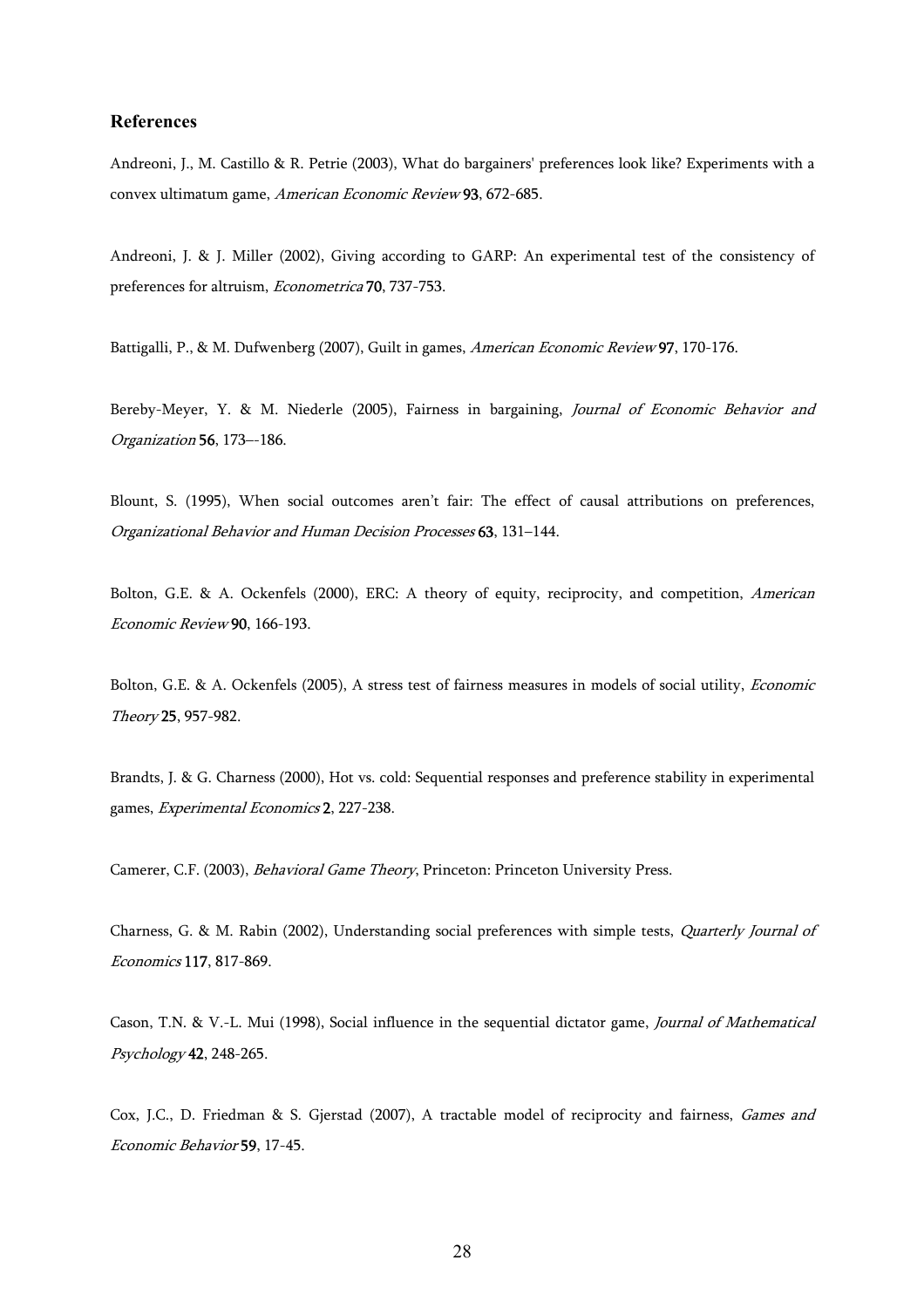Dufwenberg, M. & G. Kirchsteiger (2004), A theory of sequential reciprocity, Games and Economic Behavior 47, 268-298.

Engelmann, D. & M. Strobel (2004), Inequity aversion, efficiency, and maximin preferences in simple distribution experiments, American Economic Review 94, 857-869.

Falk, A. & U. Fischbacher (2006), A theory of reciprocity, *Games and Economic Behavior* 54, 293-315.

Falk, A., E. Fehr & U. Fischbacher (2003), On the nature of fair behavior, Economic Inquiry 41, 20-26.

Falk, A., E. Fehr & U. Fischbacher (2008), Testing theories of fairness - Intentions matter, *Games and* Economic Behavior 62, 287-303.

Fehr, E., M. Naef & K.M. Schmidt (2006), Inequality aversion, efficiency and maximin preferences in simple distribution games: Comment, American Economic Review 96, 1912-1917.

Fehr, E. & K.M. Schmidt (1999), A theory of fairness, competition, and cooperation, *Quarterly Journal of* Economics 114, 817-868.

Fehr, E. & K.M. Schmidt (2006), The economics of fairness, reciprocity and altruism – Experimental evidence and new theories. In: Kolm, S.-C. & J.M, Ythier (eds.), Handbook of the Economics of Giving, Altruism and Reciprocity, Volume I, Amsterdam: Elsevier, 615-694.

Fischbacher, U. (2007), z-Tree: Zurich toolbox for ready-made economic experiments, Experimental Economics 10, 171-178.

Fisman, R., S. Kariv & D. Markovits (2007), Individual preferences for giving, American Economic Review 97, 1858-1876.

Greiner, B. (2004), An online recruitment system for economic experiments. In: Kremer, K. & Macho, V. (eds.), Forschung und wissenschaftliches Rechnen 2003, GWDG Bericht 63, Göttingen: Gesellschaft für Wissenschaftliche Datenverarbeitung, 79-93.

Güth, W., S. Huck & W. Müller (2001), The relevance of equal splits in ultimatum games, *Games and* Economic Behavior 37, 161-169.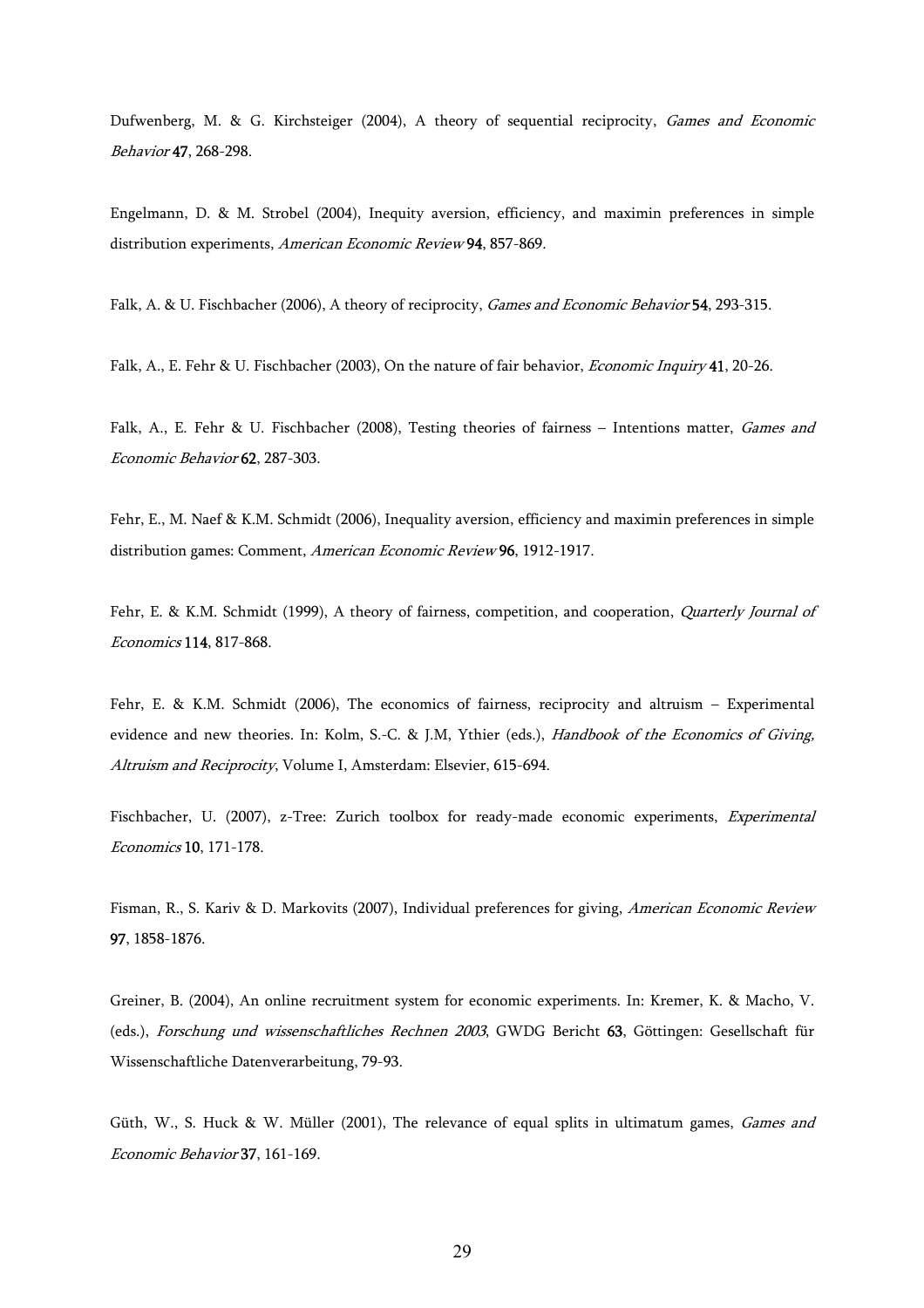Güth, W., R. Schmittberger & B. Schwarze (1982), An experimental analysis of ultimatum bargaining, Journal of Economic Behavior and Organization 3, 367-388.

Huck, S., W. Müller & H.-T. Normann (2001), Stackelberg beats Cournot: On collusion and efficiency in experimental markets, The Economic Journal 111, 749–765.

Huck, S., W. Müller & H.-T. Normann (2002), To commit or not to commit: Endogenous timing in experimental duopoly markets, Games and Economic Behavior 38, 240–264.

Kagel, J. & K. Wolfe (2001), Tests of fairness models based on equity considerations in a three-person ultimatum game, Experimental Economics 4, 203-219.

Rabin, M. (1993), Incorporating fairness into game theory and economics, *American Economic Review* 83, 1281-1302.

Schotter, A., K. Weigelt & C. Wilson (1994), A laboratory investigation of multiperson rationality and presentation effects, Games and Economic Behavior 6, 445-468.

Selten, R. (1967), Die Strategiemethode zur Erforschung des eingeschränkt rationalen Verhaltens im Rahmen eines Oligopolexperiments. In: H. Sauermann (ed.), Beiträge zur experimentellen Wirtschaftsforschung, Tübingen: J.C.B. Mohr, 136-168.

Sobel, J. (2005), Interdependent preferences and reciprocity, *Journal of Economic Literature* **43**, 392-436.

Suleiman, R. (1996), Expectations and fairness in a modified ultimatum game, Journal of Economic Psychology 17, 531-554.

Thöni, C. & S. Gächter (2007), Understanding social interaction effects in the workplace, Working Paper, University of St.Gallen.

Zwick, R. & X.-P. Chen (1999), What price fairness? A bargaining study, *Management Science* 45, 804-823.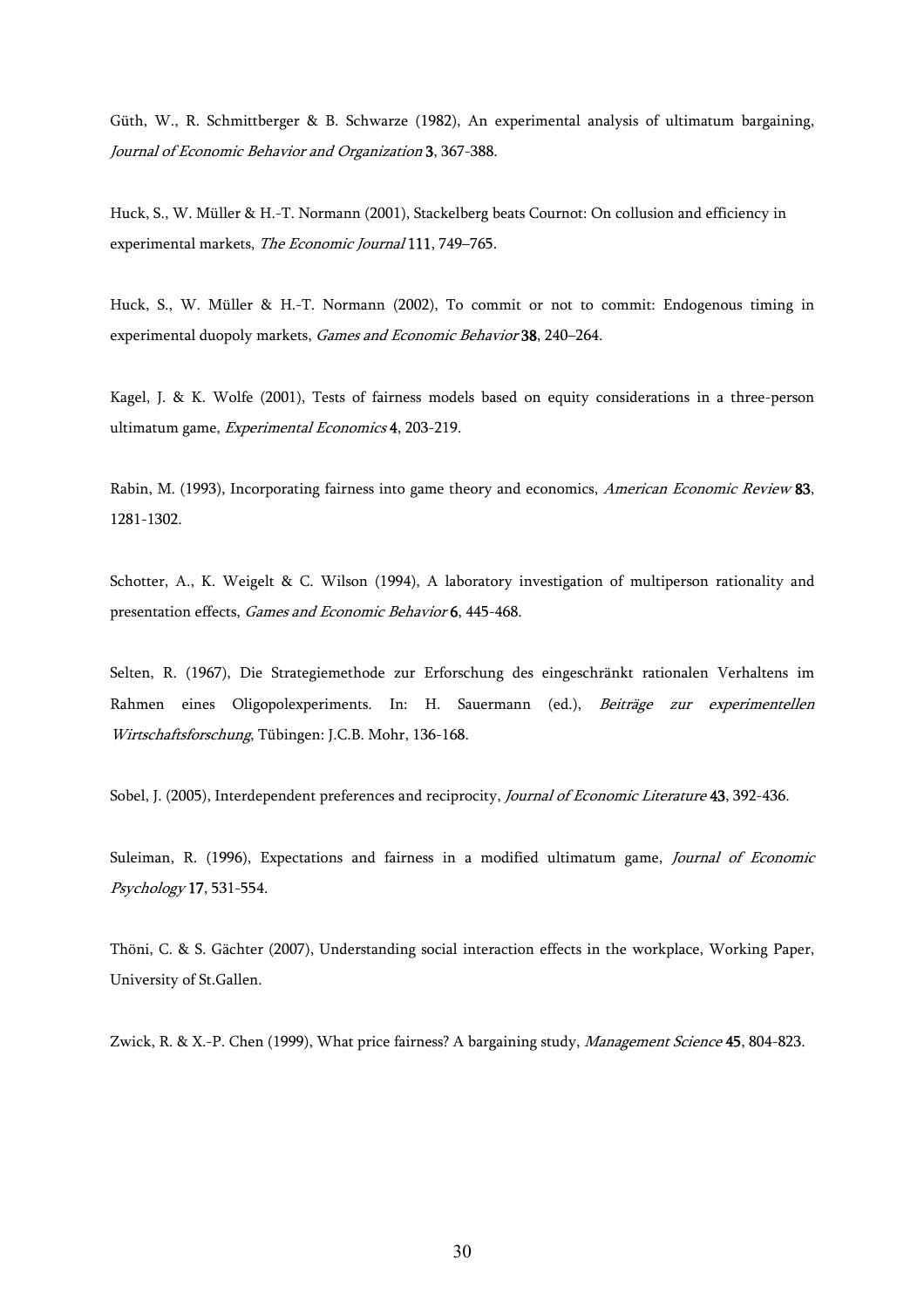#### Appendix: A. Instructions<sup>41</sup>

Thank you for participating in our experiment! In this experiment, you will make decisions with which you can earn money. How much you will earn depends on your decisions and the decisions of other participants. Please read these instructions very carefully. We kindly ask you to refrain from any public announcements and attempts to communicate directly with other participants during the experiment. If you violate this rule, we have to exclude you from this experiment. If you have any questions, please contact one of the persons running the experiment, he or she will come to your place and clarify your questions.

#### The decision task

In this experiment, you and another person will interact only once. Except for us, the experimenters, no participant is able to identify the other participant. At the beginning of the experiment, one of the two persons will be randomly selected as person A, the other person as person B. Person A receives an amount of 12 euros from the experimenter. Out of these 12 euros, she offers a proposal to person  $B$ . The proposal can be any amount between 0 and 12 euros. However, the proposal must be an amount in whole euros. If person  $B$  accepts the proposal, she earns the proposal. Person  $A$  earns the rest of the 12 euros (12 – proposal). If B rejects the proposal, she earns the half of the proposal<sup>42</sup> and

<sup>&</sup>lt;sup>41</sup> This is the translation of the German instructions for the high condition. Differences in the low condition are marked by footnotes.

<sup>42 &</sup>quot;a quarter of the proposal".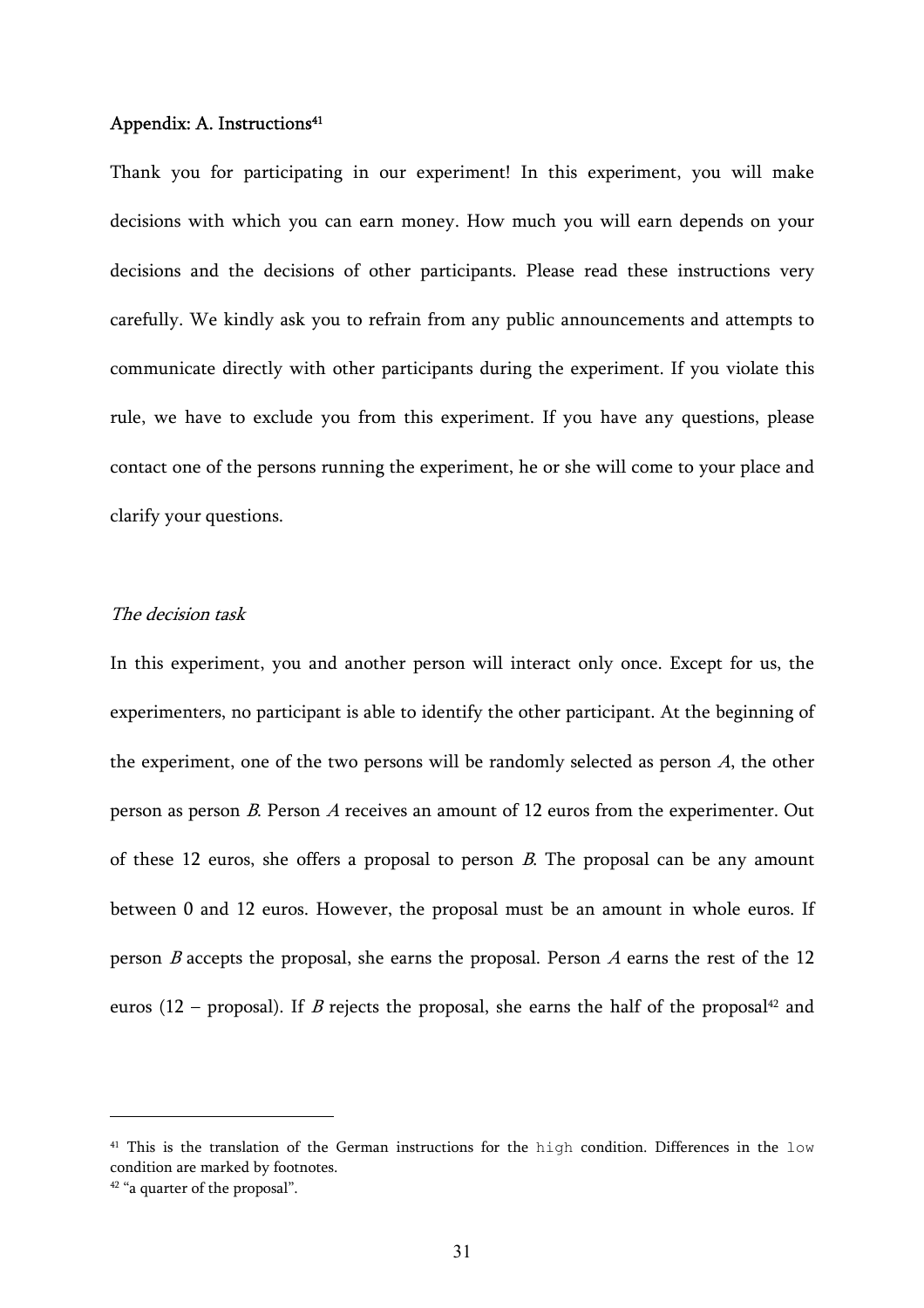decides on the amount person A will earn. This can be any amount from the remaining rest (between 0 and  $12$  – proposal/2).<sup>43</sup>

*Example:* Person A proposes 5 euros. If person B accepts the proposal, person A earns 7 euros (12 – 5). If person B rejects the proposal, person B earns 2.50 euros (proposal/2).<sup>44</sup> Then, person  $B$  determines the earnings of person  $A$ , choosing an amount between 0 and 9.50 (12 – 2.50) euros.<sup>45</sup>

# The setup of the experiment

Before we start with the experiment, you will receive an electronic questionnaire which you have to fill in completely. The questionnaire helps you to understand the rules of the experiment. After all participants have completed the questionnaire correctly, you will be randomly selected as person  $A$  or person  $B$ . Then, person  $A$  has to decide on the proposal she will offer to person *B*. The proposal must be an amount in whole euros. At the same time, person  $B$  has to decide whether to accept or to reject for all possible proposals  $(0)$ euros, 1 euro,..., 12 euros), and, if rejecting an offer, which amount person  $A$  will earn. The possible proposals will be shown to person  $B$  in a random order. Please note that you cannot change your decision once you have confirmed it. Thereafter, we will ask person  $B$ which proposal she considers as fair and which proposal she expects to receive from person  $A$ . When each person  $B$  has decided on all possible proposals, we will select randomly and anonymously for each person  $A$  a person  $B$ . Payoffs for person  $A$  and

 $43$  "(between 0 and  $12$  – proposal/4)."

<sup>44 &</sup>quot;1.25 euros (proposal/4)."

 $45$  "0 and 10.75 (12 – 1.25) euros."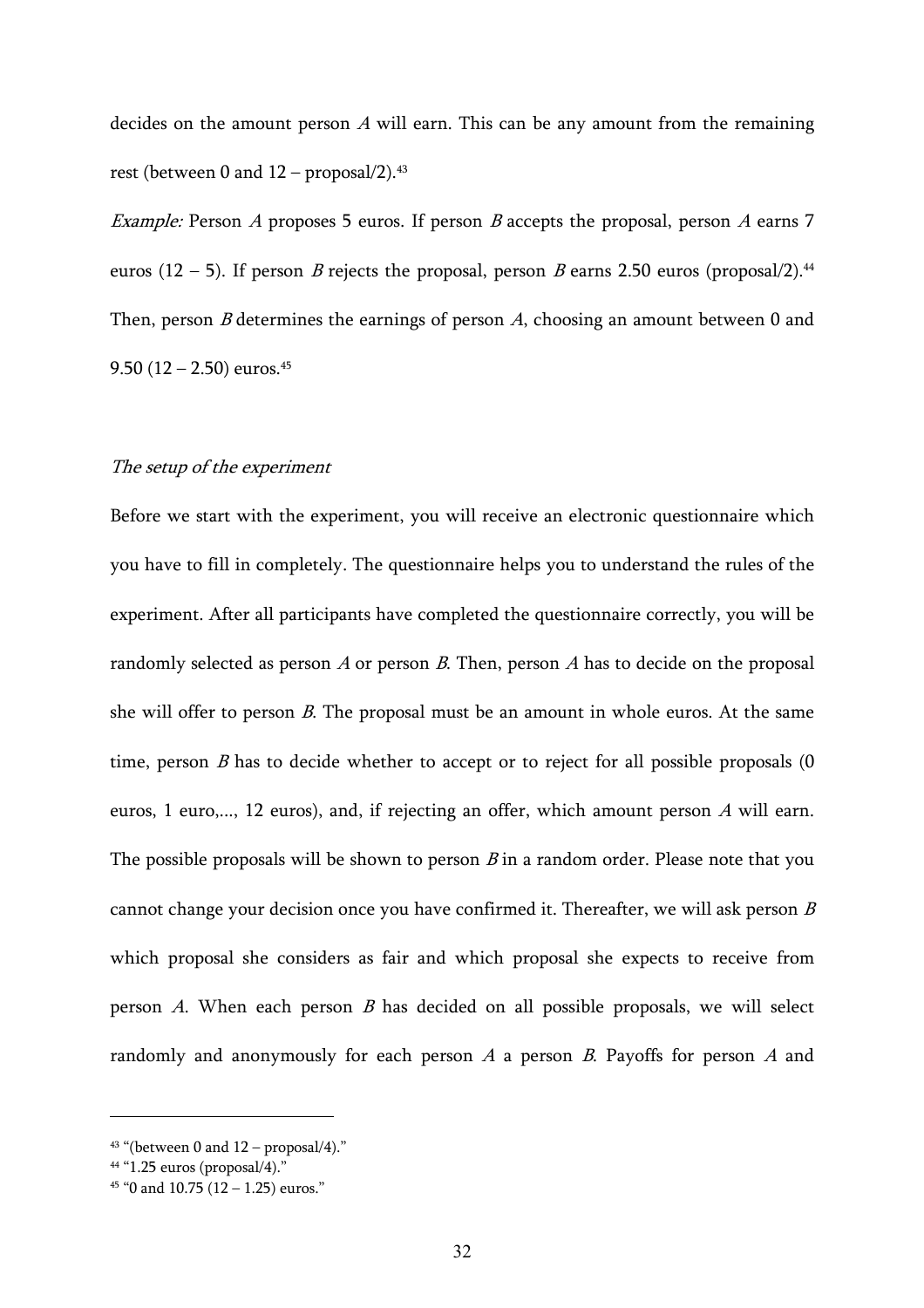person  $B$  are determined by the proposal of person  $A$  and person  $B$ s decision, which she determined for the particular proposal beforehand. This means, that each decision of person  $B$  is relevant for the determination of the payoffs. At the end of the experiment, we will inform you of your payoff and ask you to answer a short socio-demographic questionnaire (your age, sex,...). Then you will receive your payoff privately; no other participant can see what you have earned.